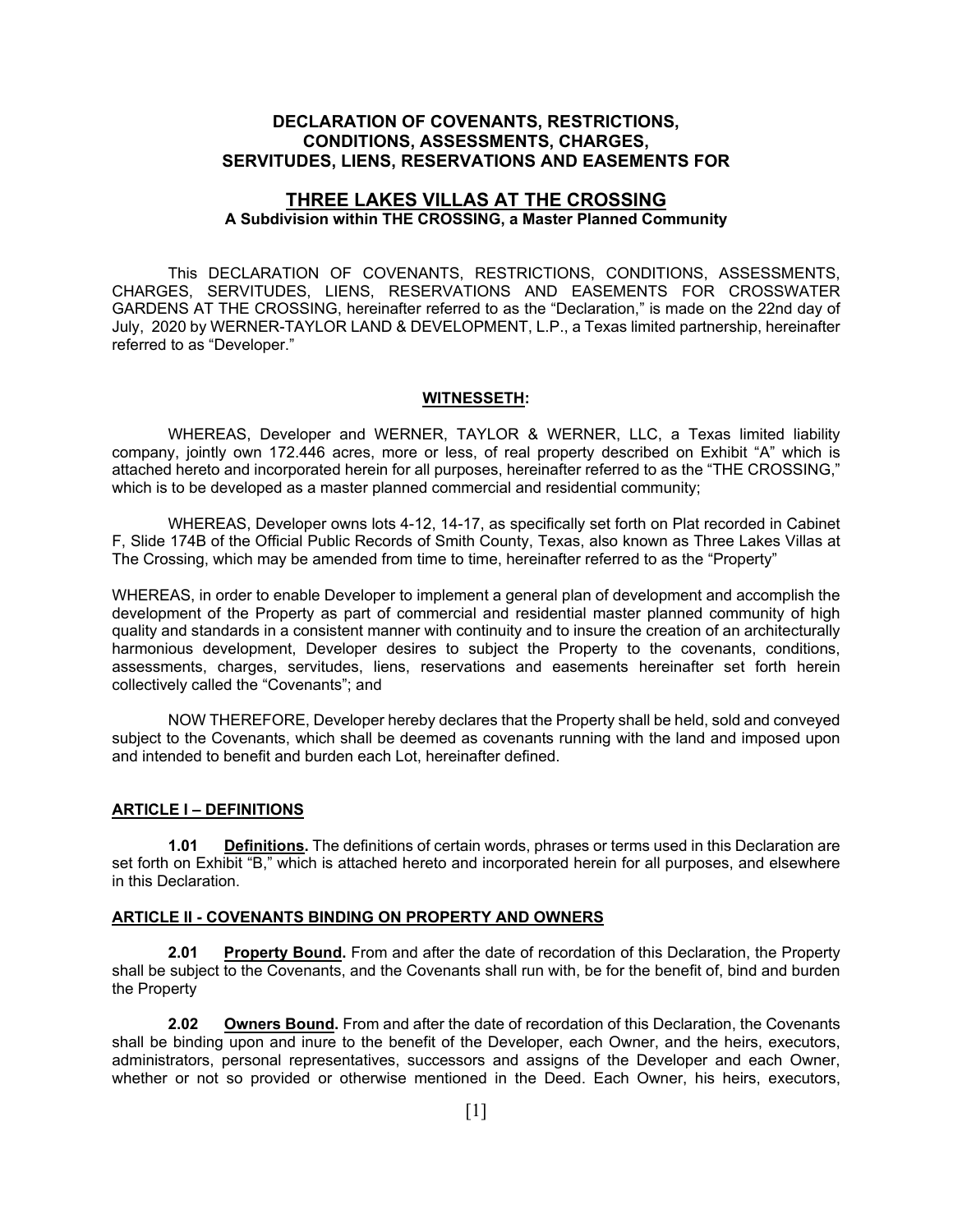administrators, personal representatives, successors and assigns, expressly agrees to pay, and to be personally liable for, the Assessments provided for hereunder, and to be bound by all of the Covenants herein set forth.

**2.03 General.** No use shall be permitted on the Property which is not allowed under applicable public codes, ordinances and other laws either already adopted or as may be adopted by the City of Tyler, Texas or other controlling public authorities. Each Owner, occupant or other user of any portion of the Property, shall at all times comply with this Declaration and with any and all laws, ordinances, policies, rules, regulations and orders of all federal, state, county and municipal governments or theft agencies having jurisdictional control over the Property, specifically including, but not limited to, applicable zoning restrictions placed upon the Property as they exist from time to time. IN SOME INSTANCES GOVERNMENTAL REQUIREMENTS MAY BE MORE OR LESS RESTRICTIVE THAN THE PROVISIONS OF THIS DECLARATION. IN THE EVENT A CONFLICT EXISTS BETWEEN ANY SUCH GOVERNMENTAL REQUIREMENT AND ANY REQUIREMENT OF THIS DECLARATION. THE MOST RESTRICTIVE REQUIREMENT SHALL PREVAIL, EXCEPT IN CIRCUMSTANCES WHERE COMPLIANCE WITH A MORE RESTRICTIVE PROVISION OF THE DECLARATION WOULD RESULT IN A VIOLATION OF MANDATORY APPLICABLE GOVERNMENTAL REQUIREMENTS, IN WHICH EVENT THOSE GOVERNMENTAL REQUIREMENTS SHALL APPLY. COMPLIANCE WITH MANDATORY GOVERNMENTAL REQUIREMENTS WILL NOT RESULT IN THE BREACH OF THIS DECLARATION EVEN THOUGH SUCH COMPLIANCE MAY RESULT IN NON-COMPLIANCE WITH PROVISIONS OF THIS DECLARATION. WHERE A GOVERNMENTAL REQUIREMENT DOES NOT CLEARLY CONFLICT WITH THE PROVISIONS OF THIS DECLARATION BUT PERMITS ACTION THAT IS DIFFERENT FROM THAT REQUIRED BY THIS DECLARATION, THE PROVISIONS OF THIS DECLARATION SHALL PREVAIL AND CONTROL. All of The Property shall be developed in accordance with this Declaration as this Declaration may be amended or modified from time to time as herein provided.

#### **ARTICLE III - ARCHITECTURAL CONTROL**

**3.01 Reservation and Assignment of Architectural Control.** The Developer, desiring (i) to provide for the preservation of the values and amenities in and upon the Property and (ii) to subject the Property to the reservation of architectural control hereinafter expressed for the purpose of implementing a general plan of development for the Property to insure the creation of a high quality, architecturally harmonious commercial and residential master planned community in and about THREE LAKES VILLAS at THE CROSSING, which general plan of development and reservation of architectural control is for the benefit of the Property, or any part thereof and each Owner, as well as for the benefit of the Developer, hereby reserves the right and all rights to approve or disapprove as to:

- (a) compliance with any specific restrictions imposed by Developer or anyone acting on behalf of the Developer with respect to The Property and/or any part thereof;
- (b) without limitation, harmony of external, design, adequacy of structural design, location of improvements, allowing and location of exterior lighting, building and landscaping setbacks from property lines, square footage of improvements, height of improvements, driveways, fences, walls, retaining walls and landscaping in relation to surrounding Structures and topography which are now or hereafter may be existing or proposed, including, but not by way of limitation, architectural designs, setbacks, landscaping, color schemes, types and quality of construction materials, quality of workmanship, any and all subdivisions, resubdivisions (where permitted), exterior additions to, changes in, construction, paving, alteration or excavation of the Property or any part thereof (including, but not limited to the trees now located or to be located thereon) and any and all other Permanent Improvements located thereon, either permanent or temporary, including without limitation, additions to, changes in, or alterations to grade, landscaping, roadways, walkways, signs, exterior lights, walls, fences, buildings, or other Structures or improvements of any type or nature located thereon which any person or entity, including without limitation, governmental and quasi-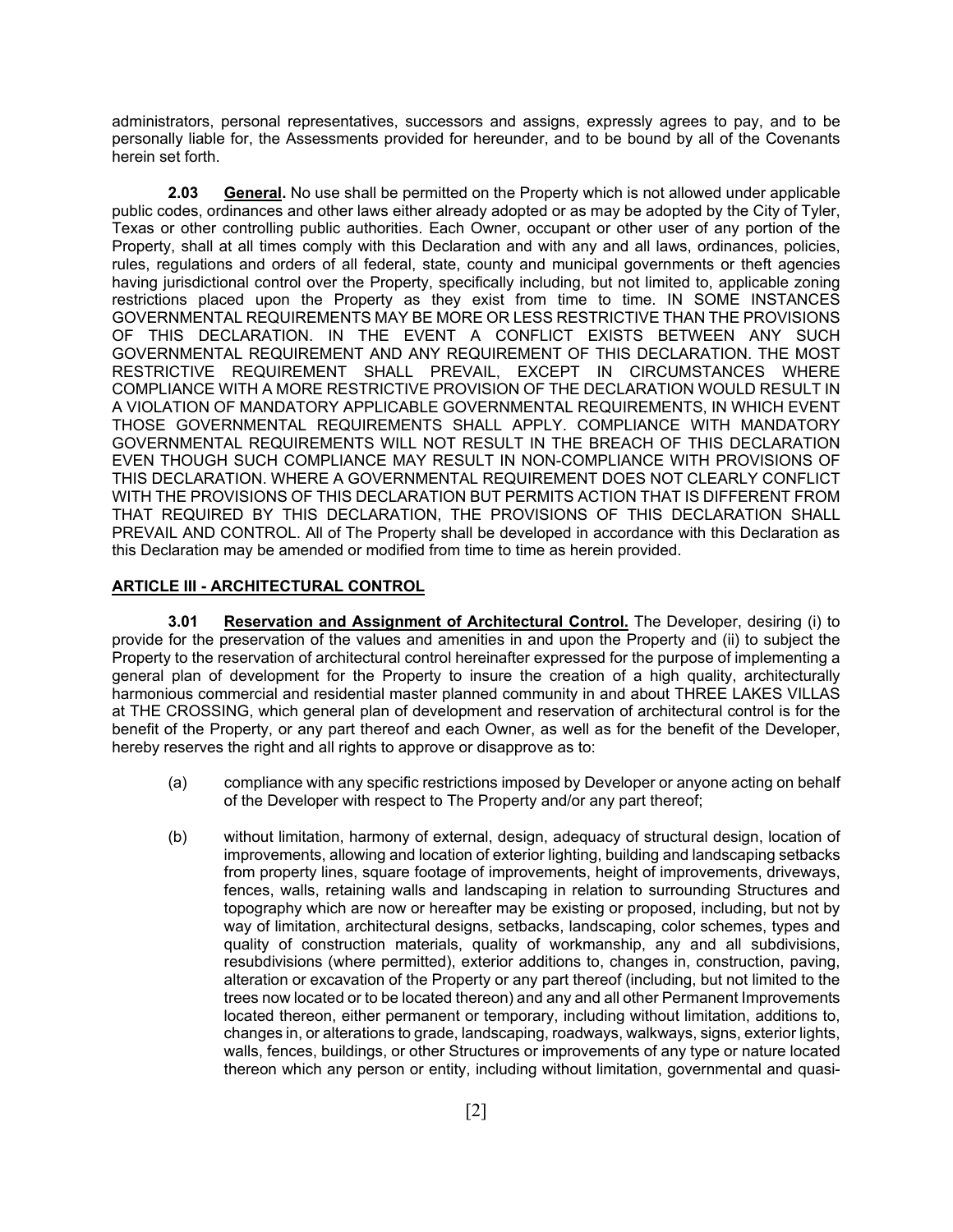governmental subdivisions or agencies, seeks to commence, erect, construct, place or maintain upon any Lot, or any part thereof.

 **3.02 Construction Requests.** All requests for approval of any of the items set forth in this Article Ill shall be submitted in writing to the Developer at 7266 Crosswater Tyler, Texas 75703, or at such other address as may from time to time be designated by the Developer, and such request for approval shall be accompanied by complete and specific plans and specifications showing the nature, kind, shape, elevations, height, materials, color, location, landscaping, and other material attributes of the Permanent Improvements, additions, changes, alterations or excavation of a Lot or any part thereof. The Architectural Control Committee shall have no duty to exercise the power of approval or disapproval hereby reserved. The Architectural Control Committee shall have the power and authority to charge an application fee to be submitted with all requests for approval of items as required in this Article III.

**3.03 Prior Approval.** Without limitation, no building, garage, storage building, fence, wall, sign, exterior lighting, pole, antenna, television or satellite disc or dish, driveway, sidewalk, other walkway, parking lot, mailbox, other Structure, equipment or apparatus or any nature whatsoever, either permanent or temporary, landscaping or Permanent Improvements shall be commenced, erected, constructed, placed or maintained upon any part or portion of the Property, nor shall any exterior addition thereto, change therein or alteration, excavation, subdivision, or resubdivision thereof, including without limitation changes in or alteration of grade, landscaping, roadways, and walkways, be made until the plans and specifications showing the nature, kind, shape, height, materials, color, location, and other material attributes of the same shall have been submitted to and approved in writing by Developer or by an ACC composed of three (3) or more representatives appointed by Developer as to (i) compliance with the Covenants herein contained and (ii) harmony of external design and location in relation to surrounding Structures and topography which are now or hereafter existing or proposed, including, but not by way of limitation, as to architectural designs, setbacks, landscaping, color schemes and construction materials. The plans and specifications must contain the following:

- (a) A complete set of construction plans and specifications reasonably satisfactory to the Architectural Control Committee;
- (b) A site plan of the Property, showing, with regard to all Permanent Improvements, the nature, exterior color scheme, kind, shape, height, proposed construction and landscaping materials, location of all existing and proposed Improvements with respect to the particular part of the Lot (including all easements and any proposed front, rear, and side setbacks), location with respect to Improvements on adjoining Lots, and the location of driveways;
- (c) A grading, clearing and drainage plan for the Lot

The Architectural Control Committee shall promptly review all plans submitted to it and advise the applicant whether the plans are approved, rejected, conditionally approved or held pending receipt of further information within fifteen (15) days after submission.

Non-exercise of the powers hereby reserved by Developer in one or more instances shall not be deemed to constitute a waiver of the right to exercise such power in other or different instances. Likewise, approval of any one set of plans and specifications shall not be deemed to constitute approval of any other or different plans and specifications. In the absence of gross negligence or willful misconduct attributable to Developer or the ACC appointed by Developer, neither Developer nor such ACC shall be liable for the improper enforcement or failure to exercise any of the powers reserved unto Developer pursuant to this Article. The fact that some type of Structure or improvement may be mentioned in this Declaration is not in any manner to be construed as a statement that such type of Structure or improvement will, be allowed on any part or portion of the Property, as the final approval or disapproval for any type of Structure or improvement on any Lot shall is expressly vested solely in the Developer to be exercised at its sole discretion.

**3.04 Fees for Review of Plans and Specification.** The Architectural Control Committee may charge and collect a reasonable fee for the examination of any plans and specifications submitted for approval pursuant to these Covenants. The Architectural Control Committee shall have the right to employ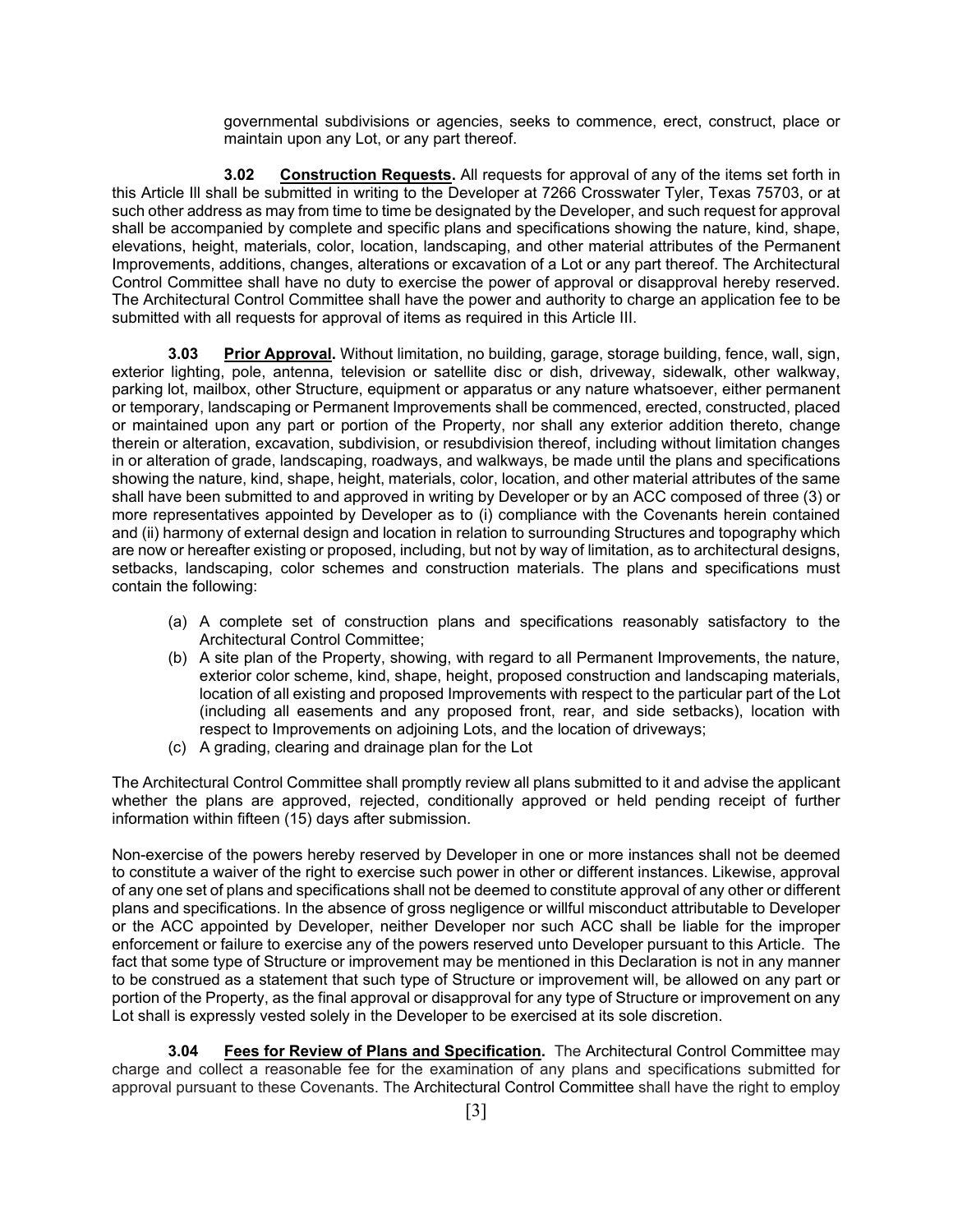engineers, attorneys, architects and other professionals or consultants to assist the Architectural Control Committee in the evaluation of any plans and specifications submitted for approval and may charge the Owner for any reasonable costs that exceed the current application fee that is published at the time of the submission. Any such charge levied by the Architectural Control Committee shall be in accordance with the fee schedule adopted by the Architectural Control Committee and then in effect and shall be due and payable when plans are submitted for review to the Architectural Control Committee.

**3.05 No Liability.** In no event shall any approval obtained from the Developer pursuant to the terms of this Declaration be in any manner deemed to be a representation of any nature regarding the structural integrity or safety or engineering soundness of the structure or other item for which such approval was obtained, nor shall such approval represent in any manner compliance with any building or safety codes, ordinances or regulations, nor shall such approval be construed as a representation or warranty as to any matter which is the subject of such approval. The Developer shall not at any time have any liability to any Owner or other person or entity for any decision(s) that are made by the Developer as long as such decision(s) are made by the decision maker without willful and intentional misconduct. Any and all errors or omissions from the plans submitted to the Developer shall be the sole responsibility of the Owner of the real property to which the plans and improvements relate, and the Developer shall have no obligation to check the plans for errors or omissions or to check such plans for compliance with this Declaration, zoning ordinances, laws, building lines, easements or rights-of-way, or any other issue.

**3.06 Consent or Approval Requirement.** Whenever the consent or approval of the Developer, or the Architectural Control Committee is required under the terms of this Declaration, the Developer and/or the Architectural Control Committee, as applicable, such consent or approval shall not be arbitrarily or unreasonably withheld, delayed or denied.

**3.07 Restriction on Commencement of Construction.** No construction nor pre-construction (site clearing and tree cutting or trimming, dirt removal, etc.) work of any type, kind or nature may be commenced on any part or portion of any Lot until the Owner has received the written approval of the Developer or Architectural Control Committee as required by this Declaration.

**3.08 Commencement and Completion of Construction.** If the owner does not commence construction of the Improvements within one (1) year after approval of the plans by the Architectural Control Committee, such approval shall terminate.

**3.09 Obligation to Complete Construction of Residence.** Once substantial and meaningful construction has commenced on a residential Dwelling Unit on a Lot, the Owner of the Lot agrees to and shall with reasonable diligence and dispatch substantially complete the construction of the residential Dwelling Unit in accordance with the approved plans and specifications within twelve (12) months from the date of the commencement of construction. The determination of whether or not the residential Dwelling Unit has been substantially completed in accordance with the approved plans and specifications shall be made solely and exclusively by the Architectural Control Committee, whose decision shall be final and nonappealable with respect thereto. If any Lot owner does not, within said twelve (12) month time period, substantially complete the construction of the residential Dwelling Unit in accordance with the plans and specifications, the Owner agrees to and shall pay to the Developer a sum and amount equal to one percent (1%) of the gross sales price paid by the Owner to the Developer at Closing for the Lot (i) on the first day following the expiration of said twelve (12) month period, and (ii) on the same day of each month thereafter until the Owner substantially completes the construction of the residential Dwelling Unit on the Lot in accordance with the approved plans and specifications.

**3.10 Obligation for Commencement of Construction of Residence.** If any Lot Owner does not, within twenty-four (24) months after the date of the Closing of the sale ("Closing defined as the sale by Developer of the Lot) and purchase of such Owner's Lot, commence substantial and meaningful construction of a residential Structure on the Lot, the plans and specifications of which shall have been approved by the Architectural Control Committee as provided in this Declaration, the Owner agrees to and shall pay to the Developer a sum and amount equal to ten percent (10%) of the gross sales price paid by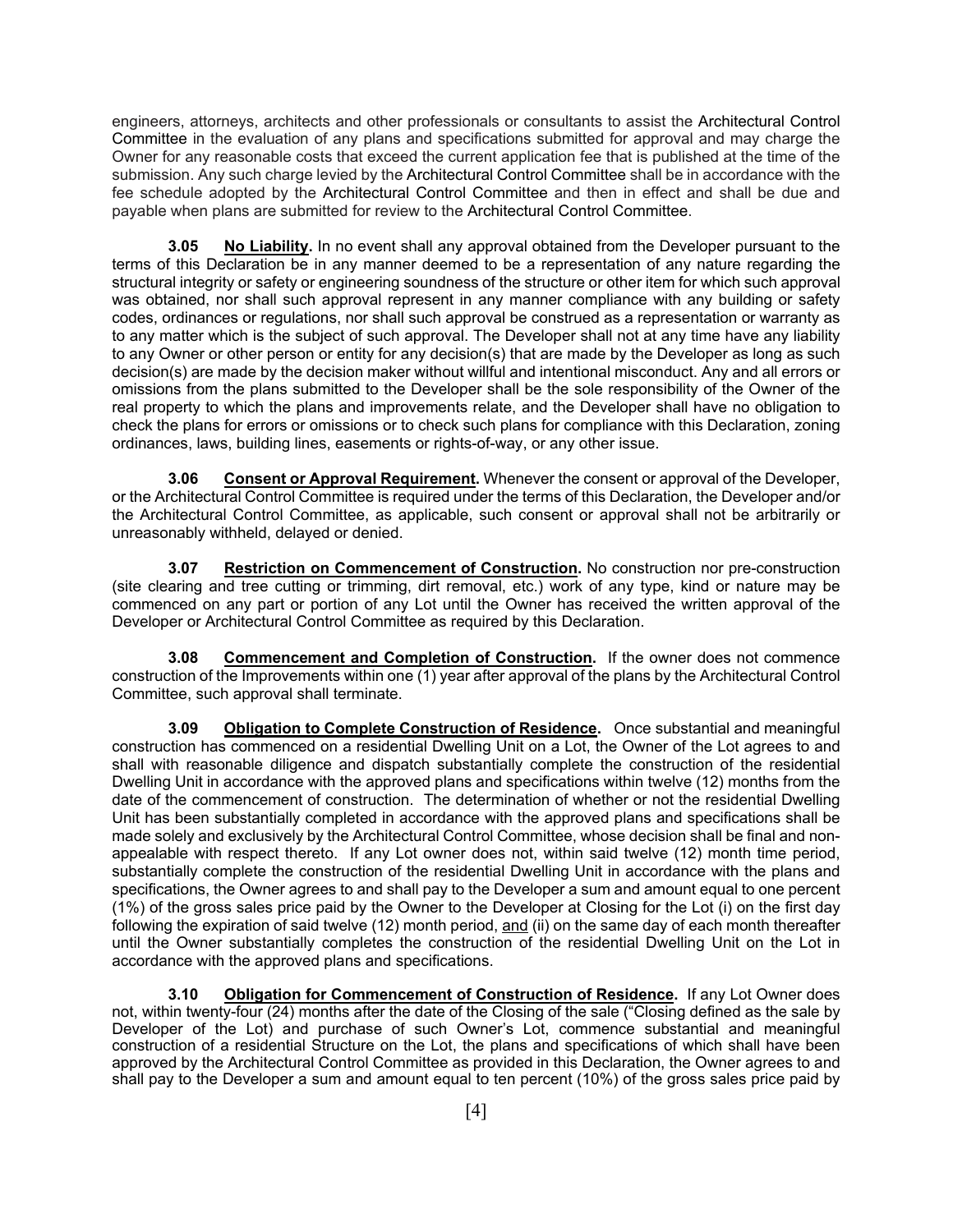the Owner to the Developer at Closing for the Lot (i) on the first day following the expiration of said twentyfour (24) month period, and (ii) on the same day of each year thereafter until the Owner commences substantial and meaningful construction of a residential Structure on the Lot. For the purposes hereof, "substantial and meaningful construction of a residential Structure on a Lot" shall mean that the forms for the foundation of the residential Structure have been constructed and all of the rough-in plumbing work has been completed and the city has completed inspection of this process.

**3.11 Finality of Determinations.** The authority reserved by the Developer in this Declaration has intentionally been very broad and all encompassing. Therefore, no decision of the Developer may in any manner be avoided, challenged, reversed, rendered, modified, changed or nullified in any manner by any person, tribunal, court or other entity, except by the Developer itself, as long as the decision of the Developer was made without willful and intentional misconduct on the part of the Developer, even if the decision of the Developer may seem to some as arbitrary.

**3.12 Developer's Right to Extend Time Periods**. The Developer, in its sole and exclusive discretion, shall have the unilateral right, but not the obligation, exercisable at any time, to waive or extend the one (1) year time period set forth in Paragraph 3.08 above, the twelve (12) month time period set forth in Paragraph 3.09 above, and/or the twenty-four (24) month time period set forth in Paragraph 3.10 above.

#### **ARTICLE IV - GENERAL RESTRICTIONS**

#### **4.01 Maintenance.**

 (a) Developer Land. The Developer or its duly delegated representative, shall maintain and otherwise manage all Developer Land to a reasonable standard of care in providing for the repair, management, and maintenance of the Developer Land.

 (b) Assessment of Costs of Maintenance and Repair of Utilities or Developer Lands. In the event that the need for maintenance or repair of Developer Land or utilities within the Property is caused by any Owner, his agents, tenants, family, guests or invitees, the cost of such maintenance or repairs, at Developer's option, shall be paid by such Owner.

#### **4.02 General Restrictions.**

 (a) Single-Family Residential Purposes, All Lots in the Property shall be used only for singlefamily residential purposes. No noxious or offensive activity of any sort shall be permitted, nor shall anything be done in or about any Lot which may be or become an annoyance or nuisance to the neighborhood. No Lot shall be used for any commercial, business or professional purposes. No Dwelling Unit shall be rented by an Owner for transient or hotel purposes, which shall be defined as rental for any period less than thirty (30) days, nor shall, less than the entire Dwelling Unit be rented or leased. Any lease shall be in writing and shall be made subject to this Declaration and the rules and regulations promulgated from time to time by the Homeowners' Association. Any such lease shall expressly provide that the violation of any provision of this Declaration and/or of any rule or regulation promulgated by the Homeowners' Association shall be a default pursuant to the terms of the Lease.

 (b) Type of Structures. No building shall, be erected, altered or permitted to remain on any Lot in the Property other than one (1) single-family residential dwelling not to exceed two and one-half (2-1/2) stories in height. Each such Dwelling Unit shall have a private garage which may or may not be detached from the main residential Structure and which shall be fully enclosed and covered. The Architectural Control Committee (ACC) shall specifically approve the direction in which any garage may open. Each garage shall have the capacity to shelter at least two (2) automobiles and shall be equipped with an automatic door opener. Any detached Structure from the main residential building must use similar materials and be of similar style to that of the main building Structure. All detached Structures must be approved by the ACC.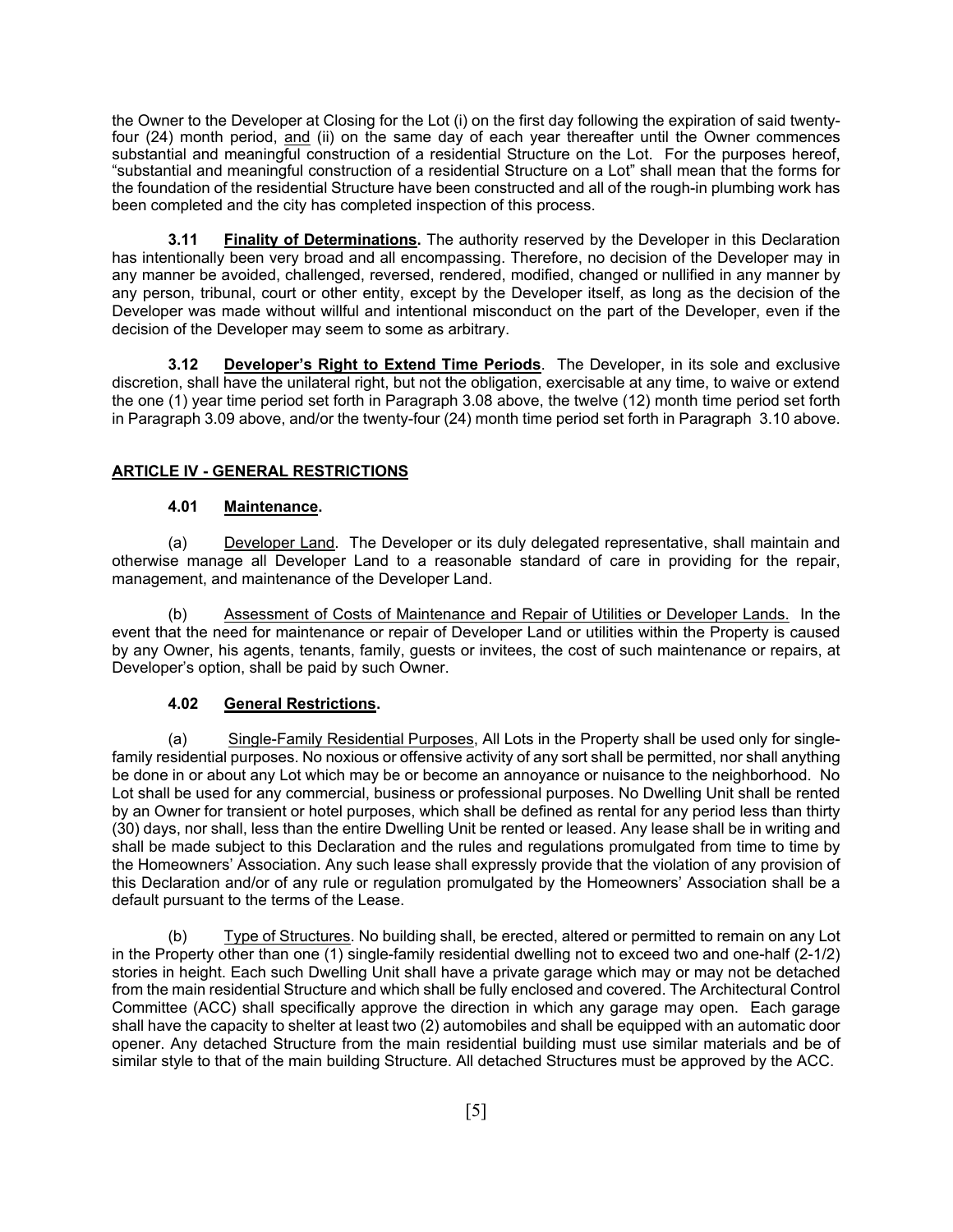(c) Minimum Square Footage. The living area of each residence (exclusive of porches, patios, garage, terraces or driveways) on each Lot shall be a minimum of 1,500 square feet.

(d) Setbacks. As to any Lot, except with respect to walls, fences, planters, hedges or other screening material, no Permanent Improvement or any part thereof may be nearer to any side street line than the side setback line established per the dimensional standards of The City of Tyler. No Dwelling Unit may be located nearer to the rear property line of the Lot than the rear setback line established per the dimensional standards of The City of Tyler. No Permanent improvement may be located on any Lot nearer to the front street line or any adjacent Lot line of such Lot than the setback established per the dimensional standards of The City of Tyler. The Developer reserves the right to change setback lines with respect to Developer Land as needed with City of Tyler approval. The side and rear setbacks shall vary according to the setback plan approved at The City of Tyler.

On some lots as set forth on the approved setback plan at The City of Tyler, there will be a five (5) foot building setback line, and no Dwelling Unit or other Permanent Improvement shall be located on any Lot nearer to such side Lot line than five (5) feet. For purposes of this section 4.02(d), roof overhangs, eaves, open porches, and any other temporary or permanent structures (other than gutters and downspouts) that are attached to the Dwelling Unit shall not encroach over the setback line of the Lot. A maximum encroachment of six (6) inches is allowed for gutters and downspouts so long as the eaves or roof overhangs in which the gutters and downspouts are attached do not encroach over the six (6) inches.

(e) Lot Line Easement. Each lot Owner has a five foot side lot line setback (the "**Easement Holder**") which shall serve as an easement appurtenant over, across, on and under the Lot located immediately next and adjoining the five foot side lot line setback of the Easement Holder's Lot as follows:

- 1. The easement shall be ten (10) feet in width, and the easement shall be located within the five (5) foot side building setback line of the adjoining lot as provided in Section 4.02(d) above.
- 2. The easement shall run from the front boundary line of the Easement Holder Lot to the back boundary line of the adjacent lot.
- 3. The easement shall be used solely for allowing the Easement Holder, and his contractors, agents and representatives, to access the lot for the purposes of constructing, performing reasonable maintenance, reasonable repair, remodeling, or reconstruction of the Dwelling Unit and other Permanent Improvements upon the Easement Holder's Lot.
- 4. In the event the Easement Holder lot is damaged during the performance of construction, maintenance, reasonable repair, remodeling, or reconstruction of the Dwelling Unit and other Permanent Improvements, then the adjoining lot owner must repair at their expense to original condition.

(f) Walls, Fences Hedges and Other Screening Material. As to any Lot, the following shall apply, except as hereinafter provided: No wall, fence, planter, hedge or other screening material in excess of two (2) feet high shall be erected or maintained nearer to the front Lot line than the front building setback line, nor on corner Lots nearer to the side Lot line than the building setback line parallel to the side street unless otherwise approved in writing by the ACC or those walls constructed by the Developer. No rear or side fence, wall, hedge or other screening material other than those built by Developer shall be more than six (6) feet high unless otherwise approved in writing by the ACC. Notwithstanding the foregoing, no wall, fence, planter, hedge or other screening material shall be permitted to unduly interfere with the view from any other Lot, as determined by the ACC in its sole discretion.

 Lots located at street intersections shall be landscaped so as to permit safe sight across the street corners. No Structure shall be placed or permitted to remain where it would create a traffic or sight line problem.

(g) Construction Materials, All materials used in the construction of the exterior of any Dwelling Unit or other Structure must be approved by the ACC before commencement of construction. Any exposed exterior walls, exclusive of doors, windows and gable areas shall not be less than seventy percent (70%) brick, brick veneer, stone or stone veneer with all other exterior construction materials to be of standard grade and quality, with the ACC having the authority to approve plaster/stucco in lieu of brick, brick veneer,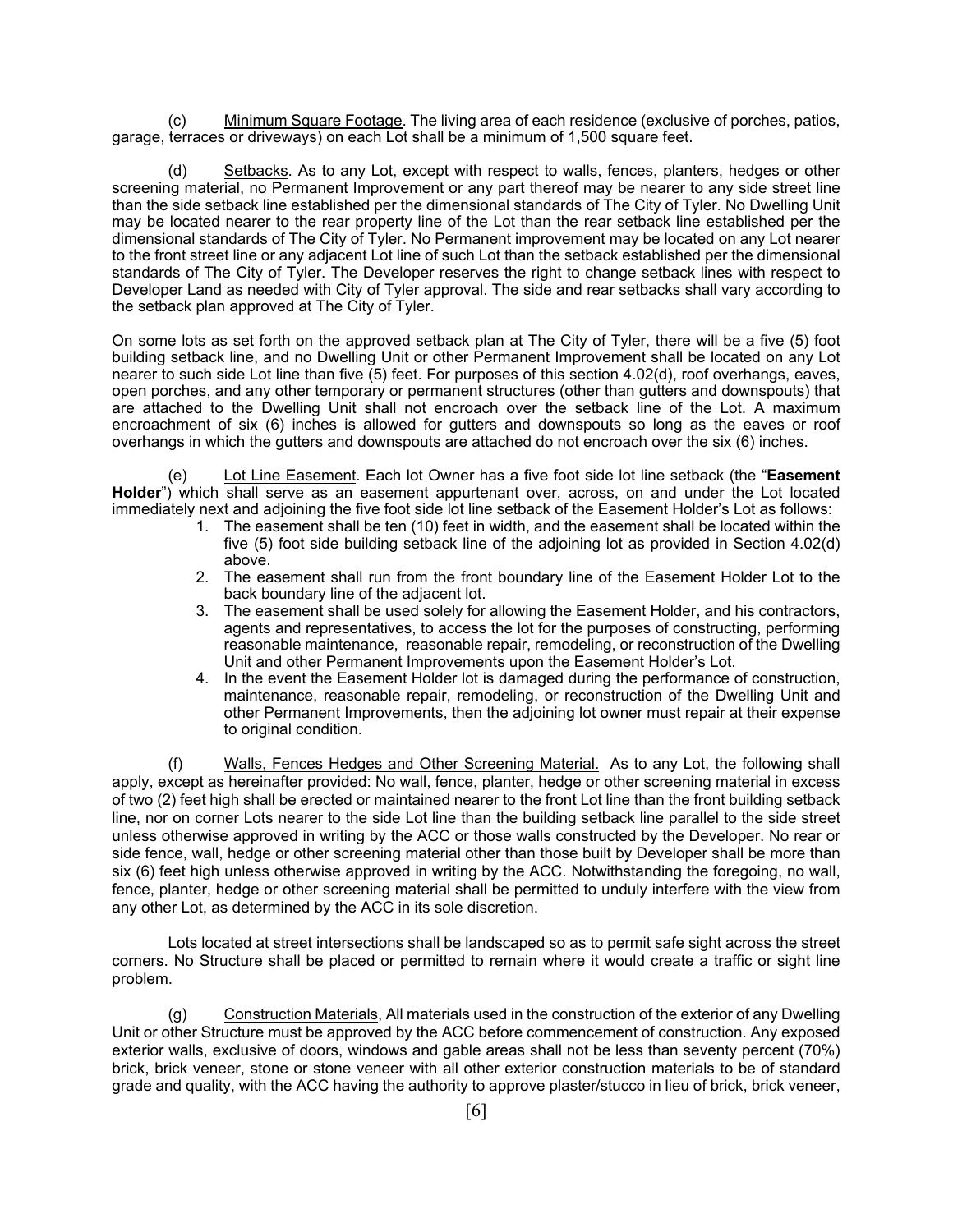stone or stone veneer, if plaster/stucco is appropriate in the ACC's sole opinion. All other types of masonry products such as concrete board must be approved by the ACC's sole opinion. All solar collectors and panels to be incorporated into the design of any Dwelling Unit must receive specific approval from the ACC prior to commencement of construction. Only new construction materials shall be used (except for used brick if and as approved by the ACC on a case by case basis). No concrete blocks shall be used in construction, unless the blocks are covered up by the final exterior finish material. All Dwelling Units shall be built on a slab, solid concrete beam foundation (provided no such slab shall be exposed above the ground level), or a pier and beam foundation approved by the ACC.

 (h) Walks. Walks from the street or driveway to the front of the Dwelling Unit shall have a minimum width of three feet (3') and shall be constructed entirely of concrete (except however, other materials may be used with the prior written consent of the ACC). Layout of said walks shall be curvilinear in nature, and approved by the ACC prior to installation. There shall be no sidewalks along the front lot line of any lot.

Finish Floor Elevation. The final pad elevation for each Dwelling Unit shall meet the finished floor elevation as approved by Developer. The Owner and/or builder shall be responsible for notifying the Developer and/or the Architectural Control Committee prior to pouring the concrete pad to verify the correct elevation of the concrete pad.

(j) Fencing/Gates/Retainer Walls. All fencing/gates must be installed level with the ground unless a substantial elevation change requires a different installation. This must be approved by the Architectural Control Committee prior to installation. All fencing must be approved in writing by the Architectural Control Committee prior to installation. All retaining walls must be approved in writing by the Architectural Control Committee prior to installation. All fence and retaining wall maintenance or repair shall be maintained by each property owner within the boundaries of their respective property line.

- 1. Rear lot line fencing shall be installed by the Developer except for lots 12 and 13 NCB1660-L, which shall be the responsibility of the owner. All fencing must be maintained by the owner.
- 2. The rear lot line fence of lots 11 and 12 of NCB1660-L shall match the Developers fence in the subdivision.
- 3. The side lot line fencing for lots 4 and 16 of NCB1660-L adjacent to Crosswater Gardens shall be ornamental iron fencing that matches the fencing in Crosswater Gardens at The Crossing. No other fence type is allowed on this shared line.
- 4. All other side lot line fencing must be approved by the ACC prior to installation.
- 5. All gates must be approved by the ACC prior to installation.
- 6. In the event, retainer walls are required for topographical reasons, the facing material must be approved by the ACC. Walls that are seen from a public right of way must be faced with the stone that matches that of the development and placed on the lot line unless otherwise approved by the ACC. Any retainer wall inside the property lines shall be approved by the ACC prior to installation. The Developer shall construct a retainer wall along the rear lot line of lots 14-16 NCB1660-L and it shall be maintained by the owners of these lots.

(k) Re-Subdivision. No Lot shall be further subdivided and no portion less than all of any such Lot, or any easement or any other interest therein, shall be conveyed by any Owner unless approved in writing by the Developer. The Developer reserves the right to re-subdivide as it is necessary.

(l) Change in Intended Use. No portion of the Property may be developed or redeveloped otherwise than in accordance with its original intended use without the prior written authorization of the Developer. In connection with Developer's authorization to allow any Owner to develop or redevelop any portion of the Property otherwise than in accordance with its original intended use, Developer shall have the right to further subject the Property to additional and/or different covenants, conditions, assessments,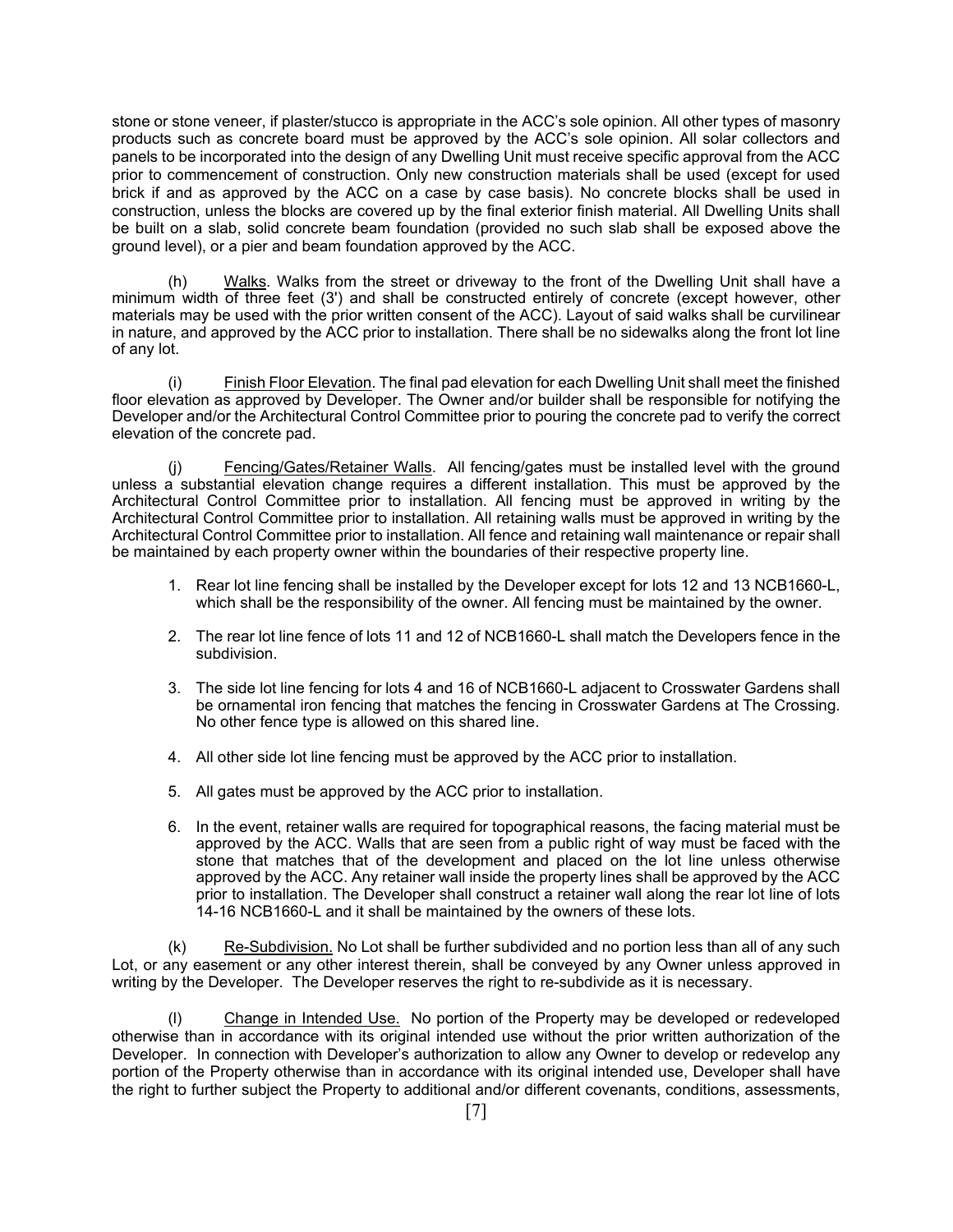charges, servitudes, liens, reservations and easements, either by amending this Declaration or by filing a Subsidiary Declaration.

 (m) Water Wells. At no time shall the drilling, usage, or operation of any water well be permitted on any part or portion of the Property. The Developer reserves the right to drill water wells on any common property as needed to enhance the common areas.

 (n) Septic Tanks and Sewage Disposal. No septic tank or other means of sewage disposal may be installed unless previously approved in writing by all governmental authorities having jurisdiction with respect thereto, and by the Developer. No outside toilets of any kind are permitted, and no installation of any type of device for disposal of sewage shall be allowed which would result in raw or untreated or unsanitary sewage being carried into any body of water or water source.

 (o) Grasses. With respect to any Lot, no Owner shall grow or permit the growth of any variety of grass or other vegetation, which is not on the approved list of the Architectural Control Committee.

(p) Driveways and Curb Breaks. As to any portion of the Property, all driveways shall be entirely of concrete (except however, other materials may be used with the prior written consent of the Architectural Control Committee). The concrete finish and color on that portion of the driveway which is within five (5) feet of the back of the street curb, shall match the finish and color of the street curb. No driveway or other roadway may be constructed on any lot in such a manner as to furnish access to any other lot without the prior written consent of the Architectural Control Committee. All curb breaks must be saw cut.

 (q) Utilities. Each and every Dwelling Unit shall be required to be connected to the water distribution system and sanitary sewer collection system in the Property as soon as such utilities are available in the easements adjacent to or within the respective Lot upon which the Dwelling Unit is located. Individual underground electrical service drops must be installed to each Dwelling Unit. Each Owner shall comply with the requirements of the applicable utility company regarding such underground service installations, including without limitation the payment of any lawful charges which might be incurred for the installation of the underground service as set forth in the applicable utility company rules, regulations and terms and conditions of service, as the same may be amended from time to time without notice.

 (r) Utility and Service Lines. No gas, electric power, telephone, water, sewer, cable television, or other utility or service lines of any nature or kind shall be placed, allowed or maintained upon or above the ground on any part or portion of the Property, except to the extent, underground placement thereof may be prohibited by law or would prevent the subject line from being functional. The foregoing shall not prohibit service pedestals and above-ground switch cabinets and transformers where required. All utility lines from each Dwelling Unit to the common utility lines i.e. (water, gas, sewer, power, etc., utility lines which carry any utility to or sewage from such Dwelling Unit) shall be maintained by the Owner of such Dwelling Unit at his own cost and expense.

(s) Mailboxes. Each lot shall have a mailbox of a design and material that is similar to the architectural style of the Dwelling Unit, subject to approval by the Architectural Control Committee. The location of the mailbox is also subject to approval by the ACC.

Approval of Builder. Owner shall not permit any builder to commence construction of a Dwelling Unit on owner's Lot or Lots until and unless such builder (A) appears on Developer's approved builders list, or (B) obtains the written consent of Developer's Architectural Control Committee.

 (u) Easements. Easements for installation and maintenance of perimeter walls, fences, utilities, and drainage facilities are reserved as shown on the recorded plat(s) of the Property, as filed in the Official Public Records of Smith County, Texas, or as determined by the Developer in the Declaration. Within the easements, no structure, planting or other material shall be placed or permitted to remain which may damage or interfere with the installation and maintenance of fences and utilities, or which may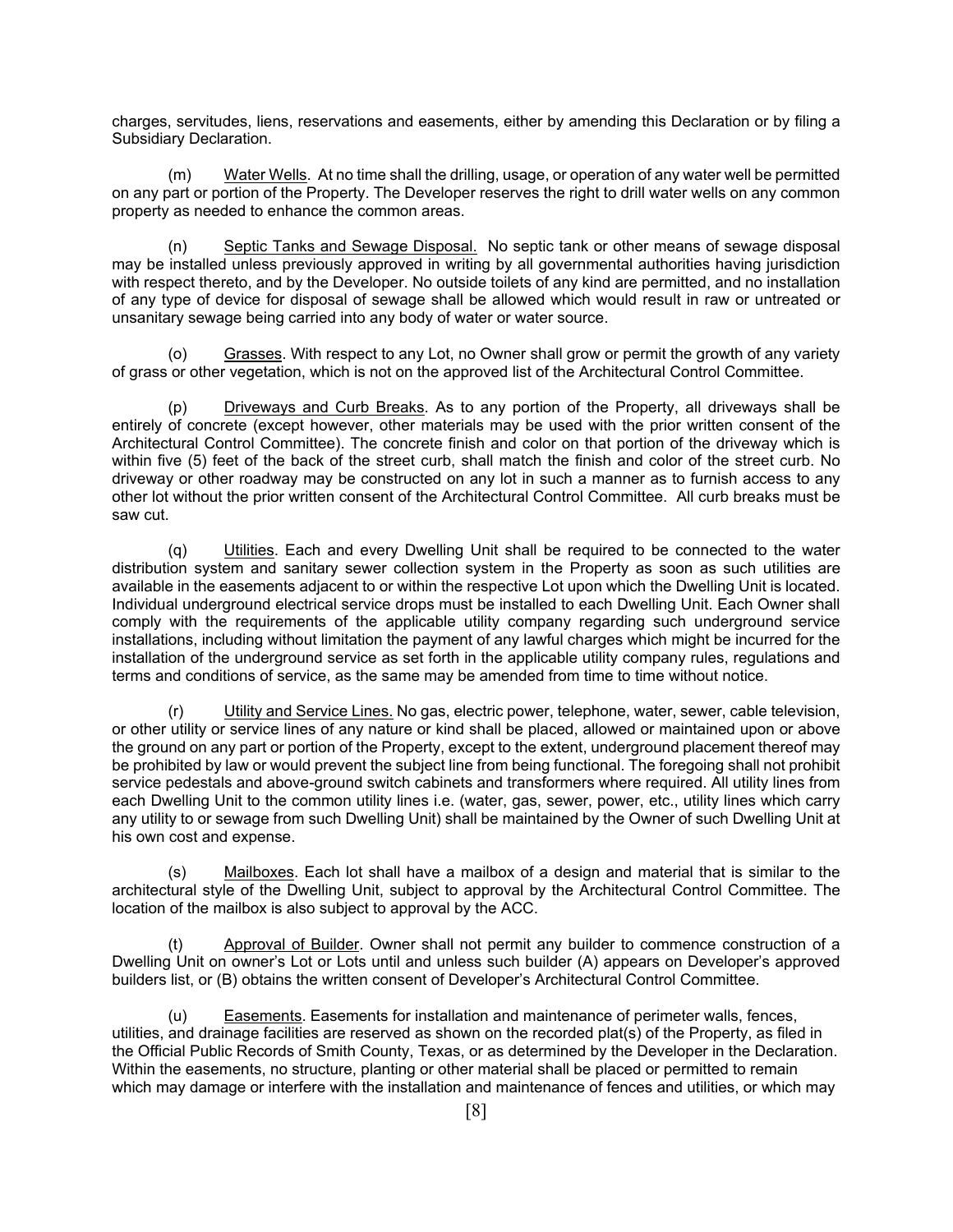change the direction of flow of drainage channels in the easements, or which may obstruct or retard the flow of water through drainage channels in the easements. The easement area of each part of the Property and all improvements located therein shall be maintained continuously by the Owner of the part of the Property and/or the Subdivision Association, except for those improvements for which a public authority or utility company is responsible.

Drainage Easement. The Developer and Subdivision Association hereby reserve a seven (7) foot drainage easement along the inside of the rear lot lines on lots 4-8, 14-16 NCB1660-L to install an underground drainage pipe that connects to the development's underground drainage system. Within the easement, no structure, planting or other material shall be placed or permitted to remain which may damage or interfere with the installation and maintenance of this pipe. This pipe shall be used for transporting roof drainage from the structures on the lots to the development drainage system. The easement area of each part of the Property and all improvements located therein shall be maintained continuously by the Subdivision Association. The Developer must approve all pipe connections prior to installation. Any drainpipe that runs from the structure to said underground drainpipe is the responsibility of the lot owner.

The Developer and Subdivision Association hereby reserve a ten (10) foot drainage easement along the side lot line on lot 9 NCB1660-L through lot 17 NCB1660-L as shown on the recorded plat of the property, or as filed in the Official Public Records of Smith County, Texas to install an underground drainage pipe that connects to the development's underground drainage system.

 (w) Landscape Easements. Easements for landscaping are reserved on lot 17 NCB1660-L of the recorded plat(s) of the Property, or as filed in the Official Public Records of Smith County, Texas. Within these easements, no structure, planting or other material shall be placed which may change the direction of flow of drainage channels in the easements, or which may obstruct or retard the flow of water through drainage channels into the easements. The easement area of each part of the Property and all improvements located therein shall be maintained continuously by the Subdivision Association, except for those improvements for which a public authority or utility company is responsible.

 (x) Utility and Service Lines. No gas, electric power, telephone, water, sewer, cable television, or other utility or service lines of any nature or kind shall be placed, allowed or maintained upon or above the ground on any Lot, except to the extent, underground placement thereof may be prohibited by law or would prevent the subject line from being functional. The foregoing shall not prohibit service pedestals and above-ground switch cabinets and transformers where required. All utility lines from each Dwelling Unit to the common utility lines i.e. (water, gas, sewer, power, etc., utility lines which carry any utility to or sewage from such Dwelling Unit) shall be maintained by the Owner of such Dwelling Unit at his own cost and expense.

 (y) Irrigation. No sprinkler or irrigation systems of any type that draw upon water from streams, ponds, lakes, wetlands or other surface water within the property shall be installed, constructed or operated within the property unless approved in writing by the ACC. However the Developer shall have the right to draw water from such sources for the purpose of irrigating the Common Property. All Lots are required to have underground sprinkler systems that irrigate to the back of curb and will support healthy growth of grass and other landscaped areas.

 (z) Trees. Without the express written consent of Developer, no tree shall be removed from any Lot or portion of the Property located within any greenbelt or common area as declared by the Developer and shown on recorded plats on the Map and Plat. All trees located on any Lot that are of three (3) inches or greater in diameter may not be cut or removed without prior written consent of the ACC. In the event the ACC gives consent to cut trees that are three inches or greater in diameter on an Owner's Lot (outside the Dwelling Unit site plan), the Lot Owner may be required by the ACC to replace some or all of the trees. In the event that all the trees are removed from a lot, each lot Owner shall be required to plant at least one tree in the front yard chosen from the approved plant list in the Three Lakes Villas Design Guidelines. Tree placement must be approved by the ACC.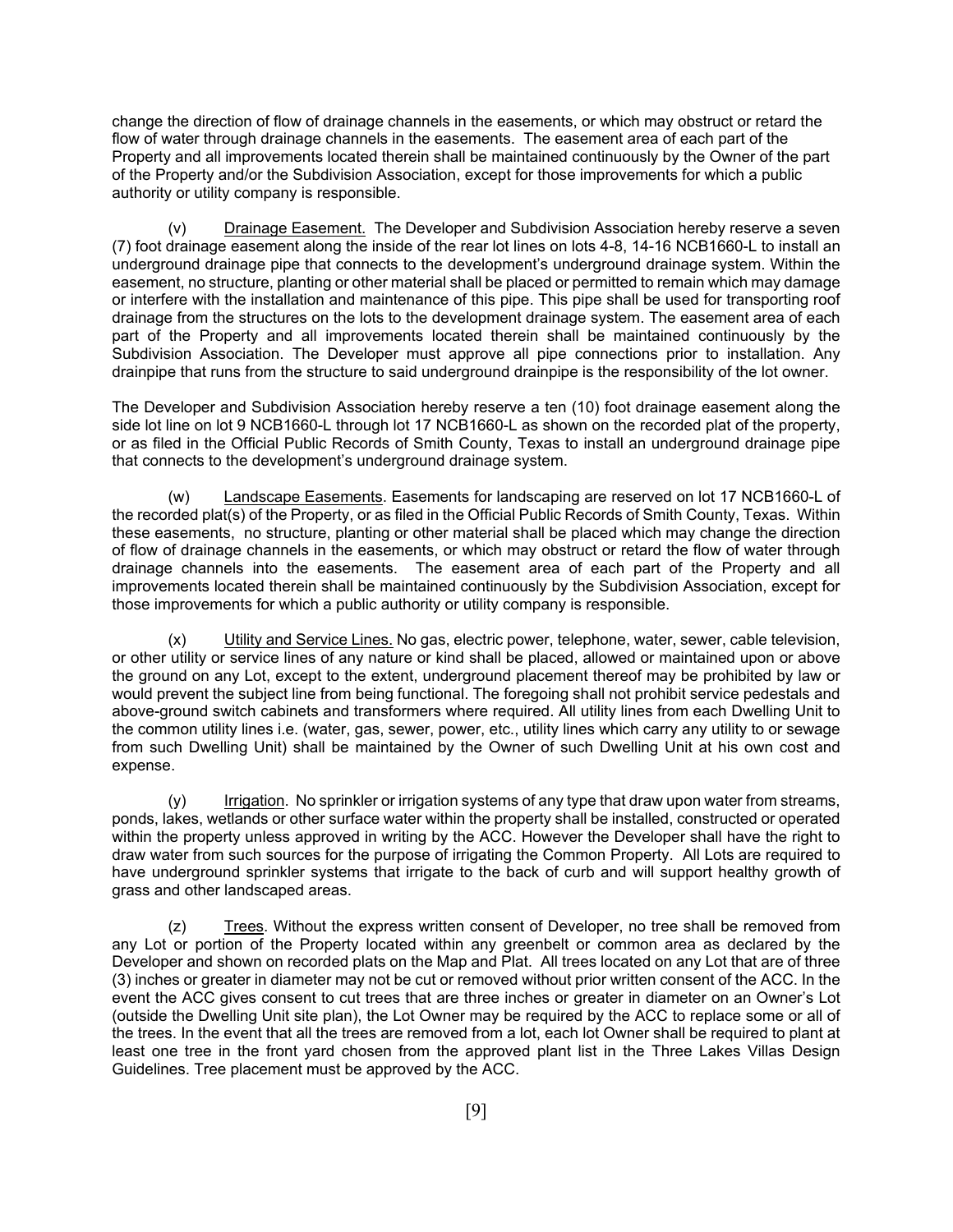(aa) Landscaping Requirements. Each Owner of a Lot or representative thereof shall be required to submit a landscape plan per the Three Lakes Villas Design Guidelines to the Architectural Control Committee for approval. These Design Guidelines may be amended from time to time at the discretion of the Developer and/or the Architectural Control Committee. In the event of any conflict between the Three Lakes Villas Design Guidelines and the terms and provisions of this Declaration, this Declaration shall control. Specific requirements may be imposed on specific Lots as deemed necessary by the Architectural Control Committee. All planting and landscape materials shall comply with approved plant and material list as maintained by the Architectural Control Committee.

 (bb) Transition Landscape Zone. . A transition landscape zone shall be required to provide a soft, informal transition between existing native vegetation areas and newly developed landscaping. The limits shall be consistent with the building setbacks established for said Lot, and receive minimal disturbance between property line and setback established. Any variation thereof requires written approval of Architectural Control Committee. The landscape design criteria herein are influenced by the approach of maintaining the overall preservation of each development site.

 (cc) Pools, Water Features, Landscape Structures. In general, pools and water features should be designed to blend with the surrounding landscape and provide minimal disturbance to adjacent Lots and common areas. Landscape Structures such as pergolas, arbors, gazebos, porte-cocheres, greenhouses, and/or decks should be consistent with associated building materials of Dwelling Unit. All such features shall be located within the building setback, and require approval of the Architectural Control Committee prior to commencement of construction.

 (dd) Roofs and Drainage. All dwelling units must be constructed of roofing material that is approved in writing by the ACC. All Dwelling Units shall include drainage Structures including but not limited to gutters, downspouts and underground pipes, as shall be necessary to collect the rainfall from one hundred percent (100%) of said Dwelling Unit's roof area and carry the water from the house, underground, to the street curb or other area as designated by the Developer, so that the rain water will flow into a street or a pipe within a drainage easement without draining across the property of any contiguous Lot owner. The following shall apply to specific lots:

- 1. Roof Drainage from lots 4-8 NCB1660-L shall be piped underground and terminated through the curb on Hillcross Cove or to the drainage pipe located in the drainage easement on the back property line of these said lots as written in Article 4.02(v).
- 2. Roof drainage from lots 9-12 of NCB1660-L shall be piped underground and terminated through the curb on Hillcross Cove.
- 3. Roof Drainage from lots 14-16 NCB1660-L shall be piped underground and terminated; (a) through the curb on Hillcross Cove; or (b) to the drainage pipe located in the five (5) foot drainage easement on the back property line of these said lots as written in Article 4.02(v); or (c) to the inlet box located in the drainage easement as shown on the plat of record .

(ee) Site Grading and Drainage. All site related grading shall provide smooth transitions from built elements to natural or final grade, and provide positive drainage of site without discharge to adjacent lots. This will include the need to provide drop ledges up to four feet in some locations of the property or as Developer requires. Retaining walls shall be used where excessive slopes are subject to erosion or appropriate cover cannot be maintained. Erosion control measures shall be implemented throughout construction, to prevent excessive run-off and construction site erosion problems. The Developer reserves the right to charge the Lot Owner a nominal fee for any clean up that Developer incurs due to storm water runoff if the Developer deems the Lot Owner has not provided adequate erosion control measures.

(ff) Private Street Lot. The maintenance and upkeep of the private street lot located on lot 17 NCB1660-L shall be the sole responsibility of the owners of lots 4-16 NCB1660-L as part of the Subdivision Association as written in Article 10.07. The owners of the Subdivision Association shall have equal responsibility for maintaining the private concrete drive area in good working condition, making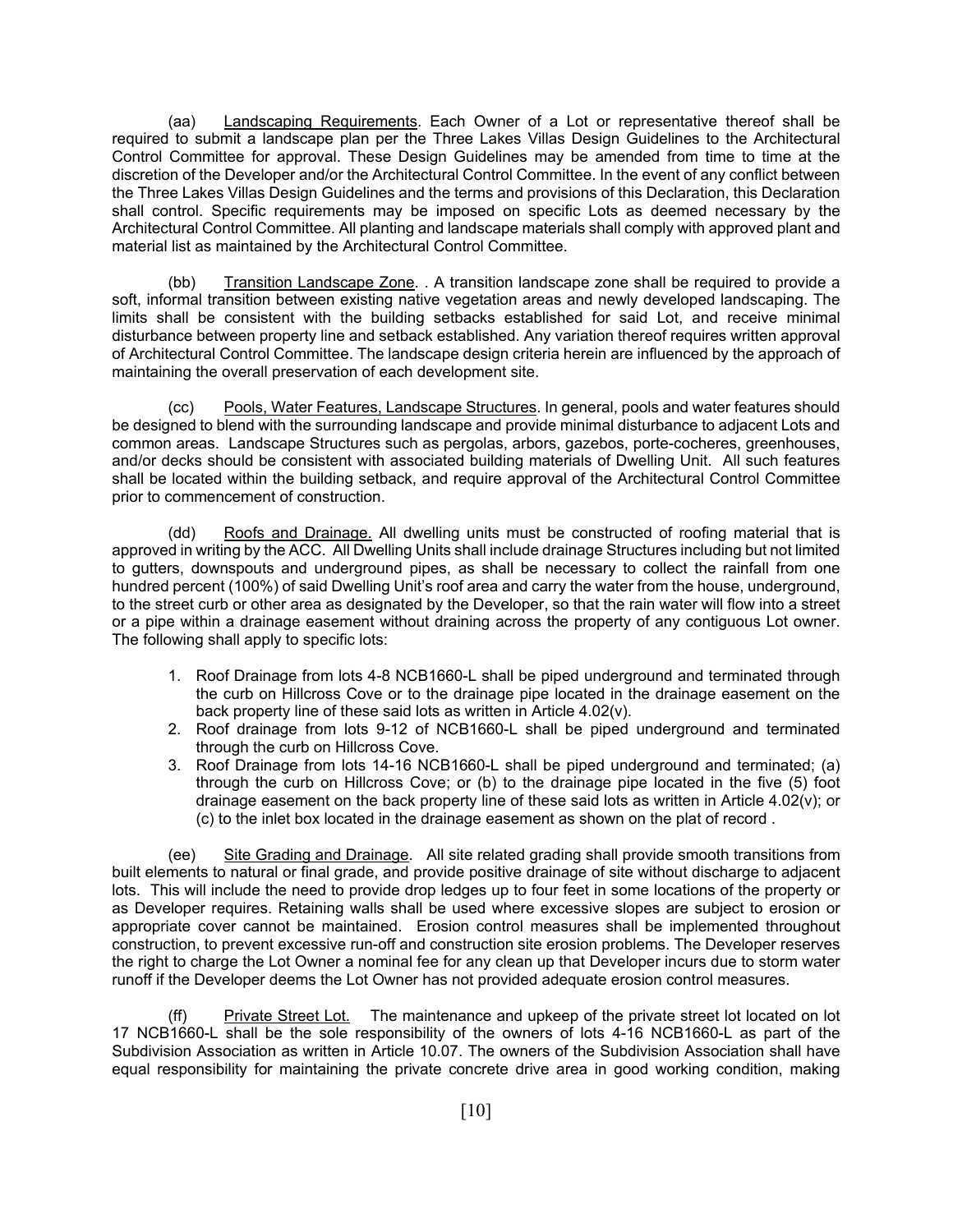repairs as necessary. The Master Association shall have no obligation for maintenance and upkeep of this private drive, unless approval is granted in writing by the Master Association.

 (gg) Site Maintenance and Protection. Owner is responsible for the overall maintenance of newly developed landscape and perimeter of Lot, providing a natural yet well-kept look. Each Owner or representative thereof is responsible for avoiding damage to existing development, including roadways, infrastructure, signage, landscaping, and adjacent development sites. Any damage incurred in result of development of site, shall be repaired to prior existing condition at Lot Owner's expense.

#### **4.03 Use Restrictions.**

(a) All Lots within the Property are hereby restricted as follows:

(1) Antennas. No exterior television, radio or other antenna of any type shall be placed, allowed or maintained upon any Lot or Dwelling Unit without prior written approval and authorization of Subdivision Association and/or Master Association. Eighteen (18) inch satellite dishes are permitted but must not be visible from the street.

(2) On Street Parking. On street parking is restricted to approved deliveries, pick-up or shorttime guests and invitees and shall be subject to such reasonable rules and regulations as shall be adopted by the Developer, Master Association or the Subdivision Association. Motor vehicles owned or in the custody of any Owner can be parked only in the driveway located upon or pertaining to such Owner's Lot, or in parking areas designated by the Master or Subdivision Association, unless otherwise authorized by the Subdivision or Master Association. No buses, rental vans, campers, recreational vehicles, or trucks having a carrying capacity in excess of  $\frac{3}{4}$  tons or designed for commercial purposes shall be placed, allowed, or maintained on any Lot except with the prior written approval and authorization of the Subdivision or Master Association in areas attractively screened or concealed (subject to all required approvals as to architectural control) from view of neighboring property, pathways and streets.

(3) Site Maintenance, Garbage & Trash Collection. All Owners and builders shall comply with the portions of the Design Guidelines regulating construction activities. All garbage and yard waste shall be kept in plastic bags, other containers, or otherwise bundled as required by and meeting the specifications of the city. Each Owner shall observe and comply with any and all regulations or requirements promulgated by the Subdivision or Master Association, ACC and/or the city in connection with the screening, storage and removal of trash and garbage. No Lot or any portion of the common property or any public right-of-way shall be used or maintained as a dumping ground for rubbish, trash or garbage. If more than seven (7) days after prior written notice an Owner shall fail to control weeds, grass or other unsightly growth; removed trash, rubble, building and construction debris; exercise reasonable care or conduct to prevent or remedy an unclean untidy or unsightly condition, then in such event the Developer, ACC and/or Subdivision Association shall have the authority and right to go onto the Lot in question for the purpose of mowing and cleaning such Lot and shall have the right to assess and collect from the Owner in question a reasonable charge for mowing or cleaning such Lot on each respective occasion.

(4) Storage. No exterior storage of any items of any kind shall be permitted except with prior written approval and authorization of the ACC or Subdivision Association. Any such storage as approved and authorized shall be in areas attractively screened or concealed (subject to all required approvals as to architectural control) from view from neighboring property, pathways and streets. This provision shall apply without limitation, to wood piles, camping trailers, boat trailers, travel trailers, boats, mobile homes and unmounted pickup camper units. Also without limitation, no automobile, truck or other vehicle, regardless of ownership, age, condition or appearance shall remain on any Lot in any manner which could be construed as being stored, undergoing restoration, neglected, abandoned, or otherwise not in frequent use except pursuant to written approval and authorization of the ACC or Subdivision Association.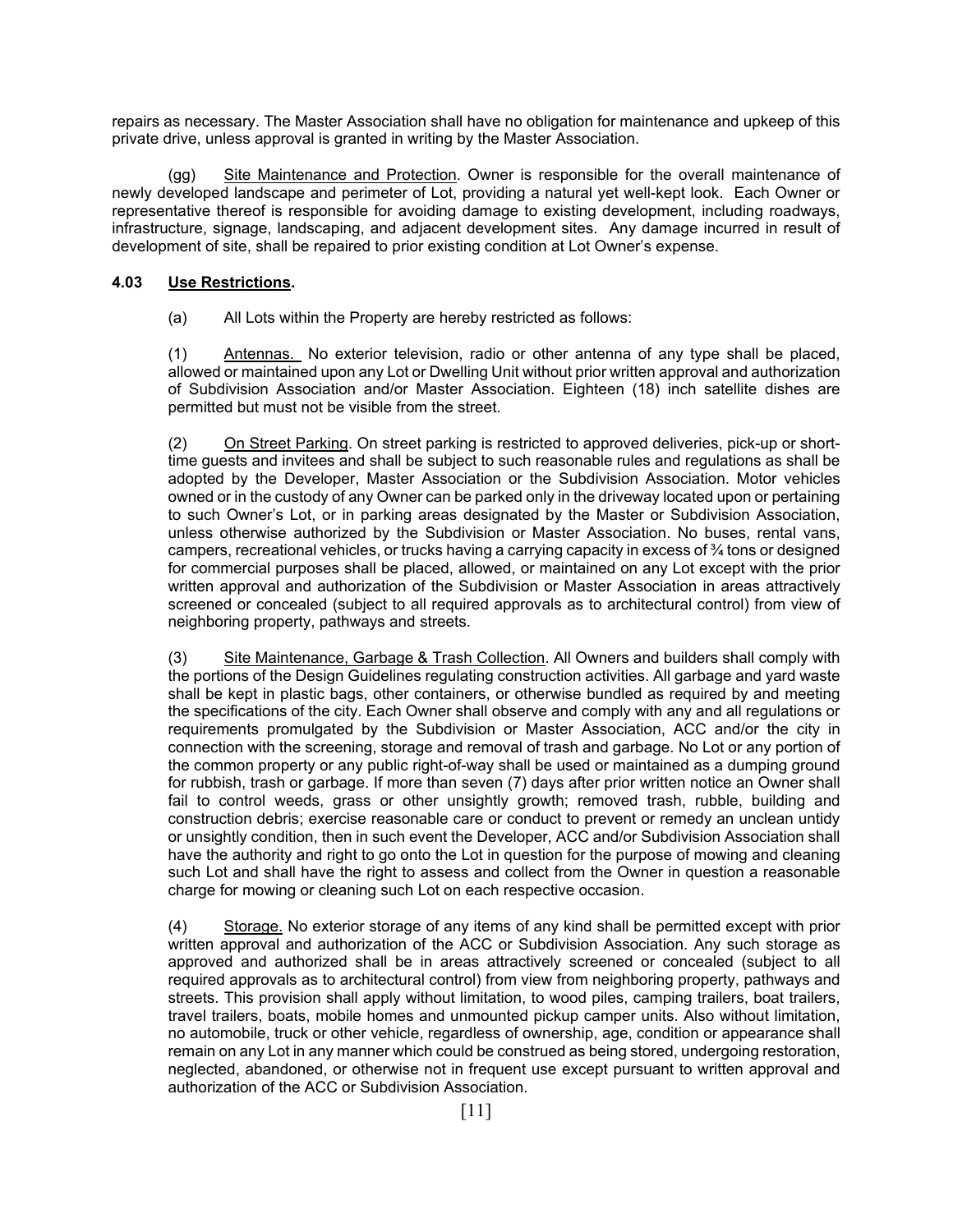(5) Noise. No radio, stereo, broadcast or loud speaker units and no amplifiers of any kind shall be placed upon the outside, or be directed to the outside of any Dwelling Unit without authorization by the Subdivision or Master Association.

(6) Drying Yard. The drying of clothes in public view is prohibited.

(7) Outside lighting. No outside lighting (other than porch lighting, patio lighting and indirect lighting) shall be placed, allowed or maintained on any Lot without authorization of the ACC, Subdivision or Master Association.

(8) Animals. No animals, reptiles, fish or birds of any kind shall be raised, bred or kept on any Lot except as approved by the Subdivision or Master Association; provided, however, dogs, cats, birds or fish may be kept therein as household pets so long as, in the discretion of the Subdivision or Master Association, such pet is not, or does not become, a nuisance, threat, or otherwise objectionable to other Owners.

(9) Diseases and Insects. No Owner shall permit any material or condition to exist upon any Lot which shall induce, breed or harbor plant disease or noxious insects.

(10) Sidewalk Encroachments and Site Distance at Intersections. No tree, shrub, or plant of any kind on or about any portion of a Lot shall be allowed to overhang or otherwise encroach upon any sidewalk or any other pedestrian way from ground level to a height of seven (7) feet without authorization by the ACC, Master or Subdivision Association.

(11) Burning and Incinerators. No open fires or burning shall be permitted on any Lot at any time and no incinerators or like equipment shall be placed, allowed, or maintained upon any Lot. The foregoing shall not be deemed to preclude the use, in customary fashion, of outdoor residential barbecues or grills.

(12) Signs. No exterior signs or advertisements of any type may be placed, allowed or maintained on any Lot without prior written approval and authorization of the Subdivision or Master Association, except that mailboxes, residential nameplates and "for sale" and "for rent" signs may be placed and maintained in conformity with such common specifications; including without limitation, reasonable restrictions as to size, as may be adopted by the Subdivision or Master Association.

(13) Air Conditioners and Heaters. No window or wall type air conditioner or heater shall be permitted to be used, erected, placed or maintained on or in any Dwelling Unit.

(14) Repairs. No repairs of any detached machinery, equipment or fixtures, including without limitation motor vehicles, shall be made upon any portion of any Lot within view of neighboring property, pathways and streets, without authorization by the Subdivision or Master Association.

(15) Machinery, Fixtures and Equipment. No machinery, fixtures or equipment of any type, including without limitation, heating, air conditioning or refrigeration equipment and clotheslines, shall be placed, allowed or maintained upon the ground on any Lot, except with the prior written approval and authorization by the Subdivision or Master Association and then only in areas attractively screened or concealed (subject to all required approvals as to architectural control) from the view of neighboring property, pathways and streets; and no such machinery, fixtures, or equipment shall be placed, allowed or maintained anywhere other than on the ground (such as on the roof) except if screened or concealed (subject to all required approvals as to architectural control) in such manner that the screening or concealment thereof appears to be part of the integrated architectural design of the Dwelling Unit and does not have the appearance of a separate piece or pieces of machinery, fixtures, or equipment.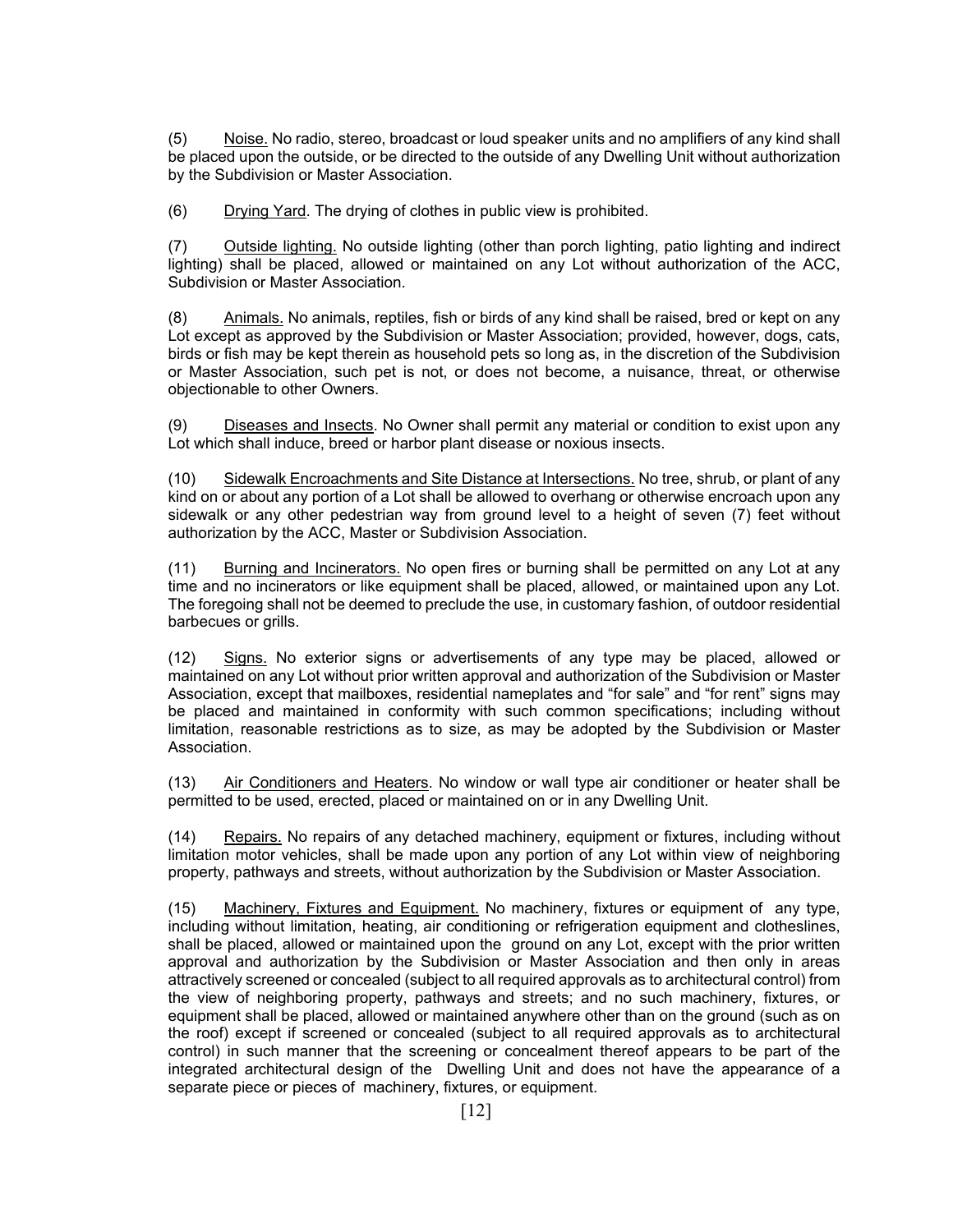(16) Oil, Gas, and Mineral Activity. No oil exploration, drilling, development or refining operation and no quarrying or mining operations of any kind, including oil wells, service tanks, tunnels, or mineral excavations or shafts shall be permitted upon or under any Lot; and no derrick or other structure designed for use in boring for oil or natural gas shall be erected, maintained or permitted on any Lot.

(17) Firearms and Weapons. No portion of any lot or property shall be used for hunting or for the discharge of any firearm.

(18) Motor Vehicles. The operation of any and all motorized vehicles within the Property shall be subject to such rules and regulations as shall be established by Developer from time to time.

(19) Lease Agreements. All lease agreements between an Owner and his tenant shall be in writing and shall provide that the terms of such lease are subject and subordinate to the terms of this Declaration. Such lease agreements shall further provide that a default under any of the Covenants contained herein shall constitute a default under such lease.

(20) Misuse and Mismanagement. No Lot shall be maintained or utilized in such a manner, as in the discretion of the Subdivision or Master Association, to present an unsightly appearance (including but not limited to clothes drying within public view), or as to unreasonably offend the morale of or as to constitute a nuisance or unreasonable annoyance to, or as to endanger the health of, other Owners or residents of the Land; and no noxious or, otherwise offensive condition or activity shall, be allowed to exist or be conducted thereon.

(21) Violation of Statutes, Ordinances, and Regulations. No Lot shall be maintained or utilized in such manner as to violate any applicable statute, ordinance, or regulation of the United States of America, the State of Texas, the County of Smith, the City of Tyler, or any other governmental agency or subdivision having jurisdiction in the premises.

(22) Violation of Rules or of Covenants. Conditions or Restrictions. No portion of any lot may be maintained or utilized in violation of this Declaration or of the rules and regulations of the Developer or of any covenants, conditions, or restrictions applicable to and binding upon said lot.

#### **ARTICLE V. MAINTENANCE BY THE ASSOCIATION AND OWNER**

#### **5.01 Maintenance by Association.**

 The maintenance of the lawn and landscaping of the Lots and the Common Area Property in the Subdivision shall be the obligation of the Subdivision and/or Master Association as specified herein. The Subdivision and/or Master Association will be responsible for maintaining the lawns and the plant beds of each Lot and all the Common Area Property in good order and attractive condition. The following maintenance items are included:

- (1) Lawn mowing and trimming
- (2) Small Tree and shrub pruning as needed for maintenance and health of trees; Larger trees (greater than two (2) inches in diameter shall be the responsibility of the Owner;
- (3) Fertilizing, mowing, weeding and replacement as necessary to maintain all landscaping and vegetation;
- (4) Prompt removal of fallen or uprooted trees, branches, or shrubs and repair of other damage to trees or large shrubs caused by storms or high winds;
- (5) Repair broken sprinkler heads within the Lot or Common Areas; Irrigation lines and control issues are the responsibility of the Owner;
- (6) Keeping all parking areas, driveways, sidewalks, and roads free from trash and litter, attractive and in good condition;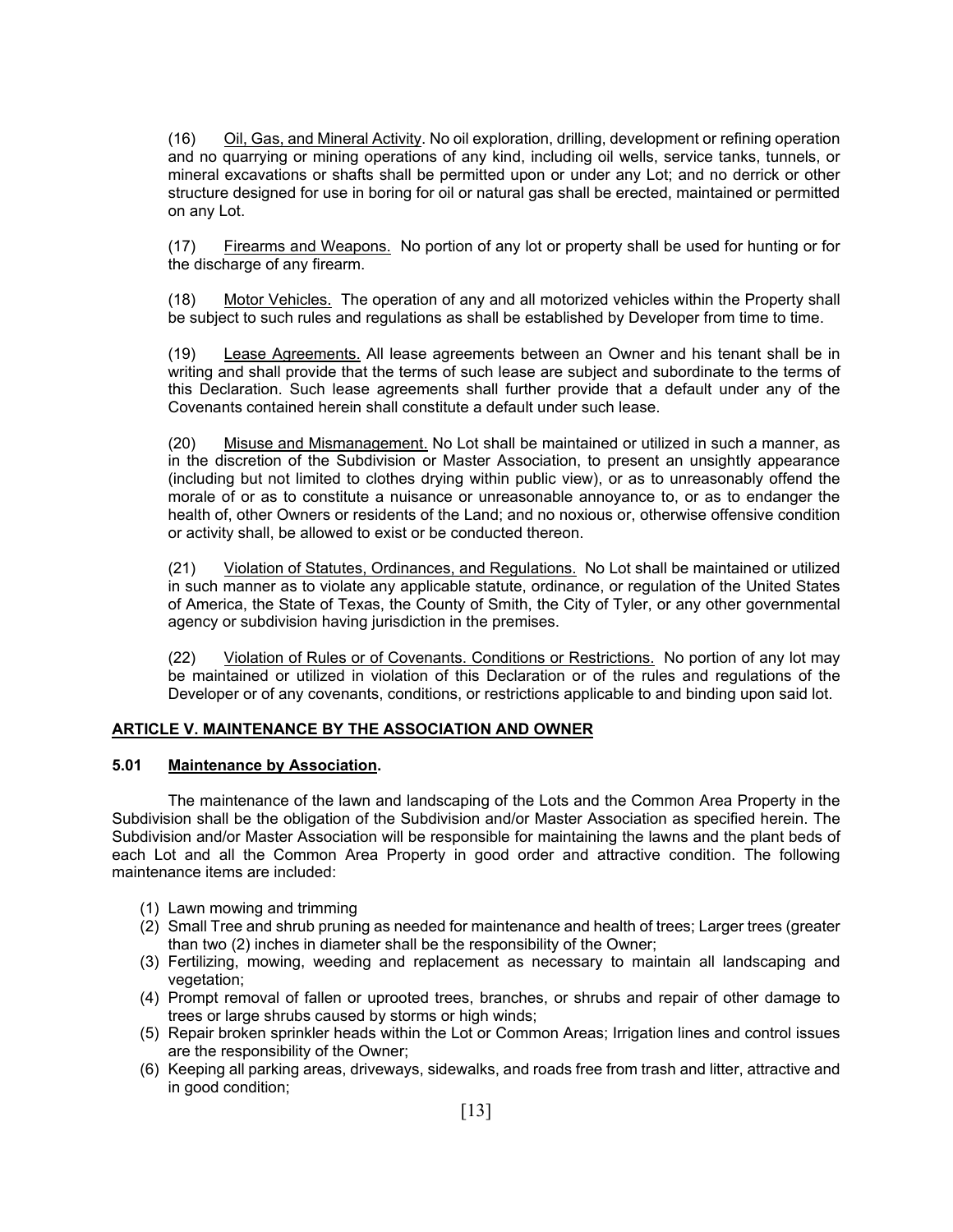- (7) Maintain the private concrete drive area (per Article 10.07) in good working condition, making repairs as necessary.
- (8) Any other maintenance or repair item the Architectural Control Committee in its sole reasonable good faith discretion deems necessary or desirable.

#### **5.02 Improper Maintenance by Subdivision Association as to Associations Obligations in Article 5.01**

In the event any portion of the Lots or Common Area Property is in the reasonable judgment of the Architectural Control Committee so maintained by the Subdivision Association thereof (i) as to present a public or private nuisance, (ii) as to substantially detract from the appearance or quality of THREE LAKES VILLAS at THE CROSSING, or (iii) as to in any manner fail to comply with any of these Covenants, the Architectural Control Committee, as applicable, may make a finding to such effect, specifying the particular condition or conditions which exist, and pursuant thereto deliver written notice thereof to the Subdivision Association that unless corrective action (such corrective action to be stated in the written notice to the Subdivision Association) is taken within ten (10) days from the date of such written notice to remedy the situation, the Architectural Control Committee will cause such action to be taken at such Subdivision Association's cost and expense to remedy the situation, including entry upon the Owner's Lot or Common Area Property, if necessary. Any such entry upon a Lot or Common Area Property by the Architectural Control Committee or anyone at the direction of the Architectural Control Committee shall not be deemed a trespass or other violation of any law, ordinance or statute. The Owners and Subdivision Association grant to the Architectural Control Committee the right to enter upon the Owner's Lot and/or Subdivision's Common Area Property at all reasonable times to fulfill the obligations under this Article V, and neither the Architectural Control Committee nor anyone else entering upon any Lot or Common Area Property at their direction shall be subject to any liability therefore, except for gross negligence or willful misconduct. If after the expiration of said ten (10) day period the requisite corrective action has not been completed to the reasonable satisfaction of the Architectural Control Committee, the Architectural Control Committee shall be and is hereby authorized and empowered by the violating Subdivision Association to cause such remedial action to be taken on the Subdivision Association's behalf, and all reasonable costs and expenses thereof and associated therewith, including but not limited to the costs of collection, court costs and reasonable attorneys' fees, such costs and expenses being herein collectively called the "Maintenance Charges," together with interest accruing thereon from the date or dates of the remedial action of such costs at the rate of (i) ten percent (10.0%) per annum or (ii) the highest rate allowed by law if the highest legal rate is less than ten percent (10.0%) per annum, from such date until paid, shall be charged and assessed against the Subdivision Association. The Maintenance Charges, together with all interest accruing thereon, shall be payable to the Developer and shall be secured by the Assessment Lien as provided in Article VI hereof. Written notice of such assessment shall be delivered to the Subdivision Association by the Architectural Control Committee which notice shall specify the amount of such Maintenance Charges and shall demand payment thereof within thirty (30) days after the date of said notice. By acceptance of a Deed to the Common Area Property, Subdivision Association agrees to and shall pay to the Developer all Maintenance Charges that shall be charged or assessed against Subdivision Association.

#### **5.03 Maintenance by Owner.**

The maintenance of the Lot and Dwelling Unit of Owner shall be the obligation of Owner as specified herein. The owner will be responsible for the following maintenance items:

- (1) Maintaining the Dwelling Unit and any other Permanent Improvements (other than small trees, shrubs or hedges which are obligation of Subdivision Association) in good order and attractive condition including fencing and retaining walls that are located on the property line;
- (2) Larger tree pruning as deemed necessary by the Subdivision Association, Architectural Control Committee or the Owner;
- (3) Pest and fire ant control on the inside and outside of the Dwelling Unit and yard area;
- (4) Adequate watering of lawn and landscaped areas. In addition, Owner agrees to adhere to a set watering schedule as deemed necessary by the Subdivision Association and/or Architectural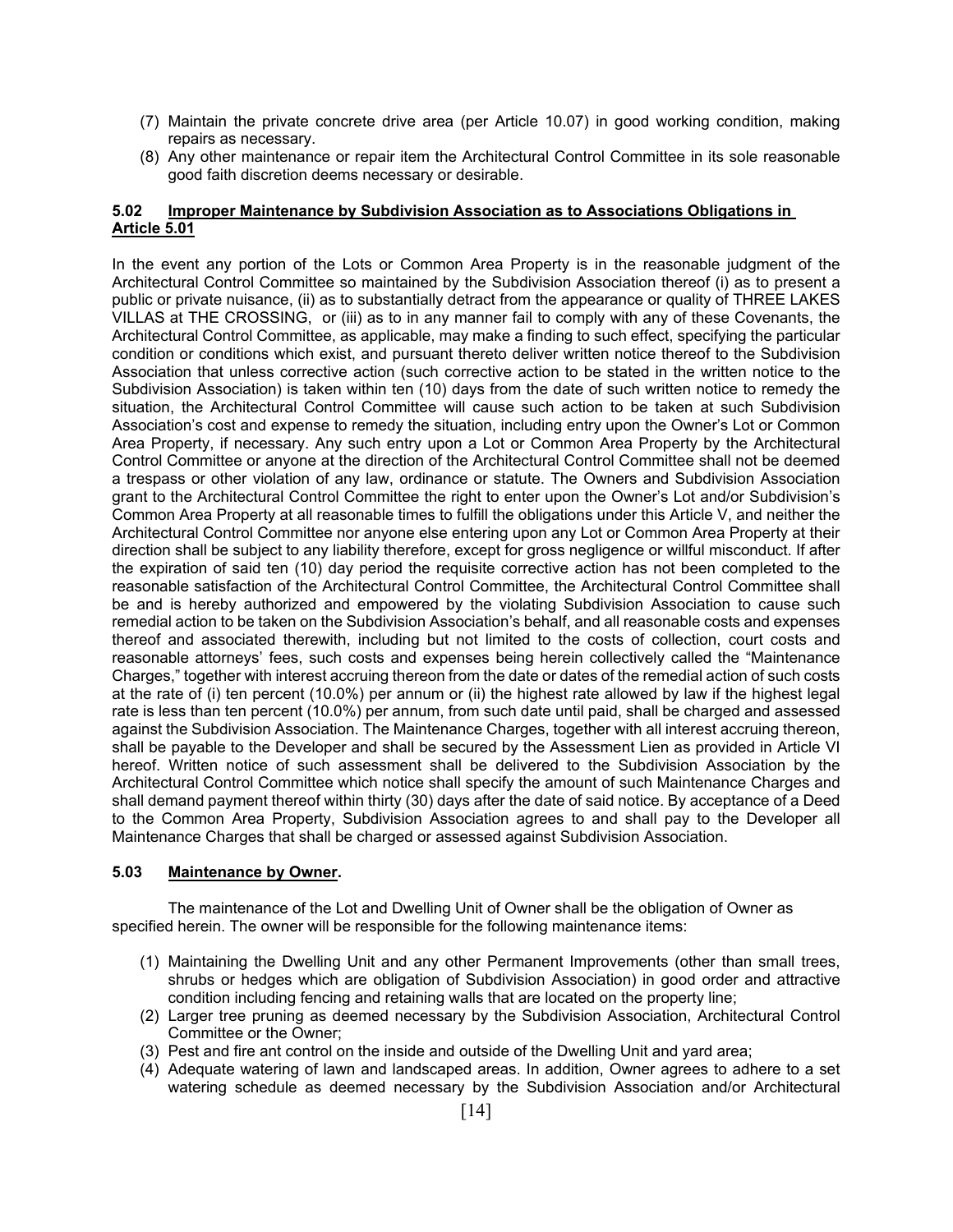Control Committee. In the event an irrigation controller malfunctions, the Owner must have the controller repaired in a prompt manner at owner's own expense;

- (5) Replacement of any dead plants at Owner's cost as deemed necessary by the Subdivision Association and/or Architectural Control Committee due to negligent watering or property damage deemed caused by Owner;
- (6) Repair of broken sprinkler lines;
- (7) Repair of sprinkler heads due to negligence deemed caused by Owner within the Lot or Common Areas

#### **5.04 Improper Maintenance by Owner as to Owner's Obligations in Article 5.03**

 In the event any portion of any Lot or any Dwelling Unit is in the reasonable judgment of the Architectural Control Committee so maintained by the Owner thereof (i) as to present a public or private nuisance, (ii) as to substantially detract from the appearance or quality of THREE LAKES VILLAS at THE CROSSING, or (iii) as to in any manner fail to comply with any of these Covenants, the Architectural Control Committee, as applicable, may make a finding to such effect, specifying the particular condition or conditions which exist, and pursuant thereto deliver written notice thereof to the offending Owner that unless corrective action (such corrective action to be stated in the written notice to the Owner) is taken within ten (10) days from the date of such written notice to remedy the situation, the Architectural Control Committee will cause such action to be taken at such Owner's cost and expense to remedy the situation, including entry upon the Owner's Lot, if necessary. Any such entry upon a Lot by the Architectural Control Committee or anyone at the direction of the Architectural Control Committee shall not be deemed a trespass or other violation of any law, ordinance or statute. Each Owner grants to the Architectural Control Committee the right to enter upon the Owner's Lot at all reasonable times to fulfill the obligations under this Article V, and neither the Architectural Control Committee nor anyone else entering upon any Lot at their direction shall be subject to any liability therefore, except for gross negligence or willful misconduct. If after the expiration of said ten (10) day period the requisite corrective action has not been completed to the reasonable satisfaction of the Architectural Control Committee, the Architectural Control Committee shall be and is hereby authorized and empowered by the violating Owner to cause such remedial action to be taken on the Owner's behalf, and all reasonable costs and expenses thereof and associated therewith, including but not limited to the costs of collection, court costs and reasonable attorneys' fees, such costs and expenses being herein collectively called the "Maintenance Charges," together with interest accruing thereon from the date or dates of the remedial action of such costs at the rate of (i) ten percent (10.0%) per annum or (ii) the highest rate allowed by law if the highest legal rate is less than ten percent (10.0%) per annum, from such date until paid, shall be charged and assessed against the offending Owner and the offending Owner's Lot. The Maintenance Charges, together with all interest accruing thereon, shall be payable to the Developer or Subdivision Association (whomever incurred the cost) and shall be secured by the Assessment Lien as provided in Article VI hereof. Written notice of such assessment shall be delivered to the offending Owner by the Architectural Control Committee which notice shall specify the amount of such Maintenance Charges and shall demand payment thereof within thirty (30) days after the date of said notice. By acceptance of a Deed to a Lot, every Owner agrees to and shall pay to the Developer or the Subdivision Association (whoever incurred the costs) all Maintenance Charges that shall be charged or assessed against an Owner's Lot.

#### **ARTICLE VI - IMPOSITION OF LIEN; OWNERS' AGREEMENT**

**6.01 Imposition of Assessment Lien and Priority of the Lien.** THE OBLIGATION TO PAY MAINTENANCE CHARGES IN THE MANNER PROVIDED FOR IN ARTICLE V, TO PAY FINES IN THE MANNER PROVIDED FOR IN ARTICLE VIII, TO PAY ASSESSMENTS N THE MANNER PROVIDED FOR IN ARTICLE X, AND TO PAY ANY OTHER CHARGES, OR ASSESSMENTS AS PROVIDED IN THIS DECLARATION, TOGETHER WITH INTEREST, COLLECTION COSTS, COURT COSTS, AND REASONABLE ATTORNEY'S FEES RELATED THERETO, SHALL BE AND IS HEREBY EXPRESSLY SECURED BY A CONTINUING CONTRACTUAL LIEN (THE "ASSESSMENT LIEN") AND CHARGE ON THE LOT COVERED BY SUCH MAINTENANCE CHARGES, FINES, ASSESSMENTS OR OTHER CHARGES, WHICH SHALL BIND SUCH LOT AND THE OWNERS THEREOF AND THEIR HEIRS,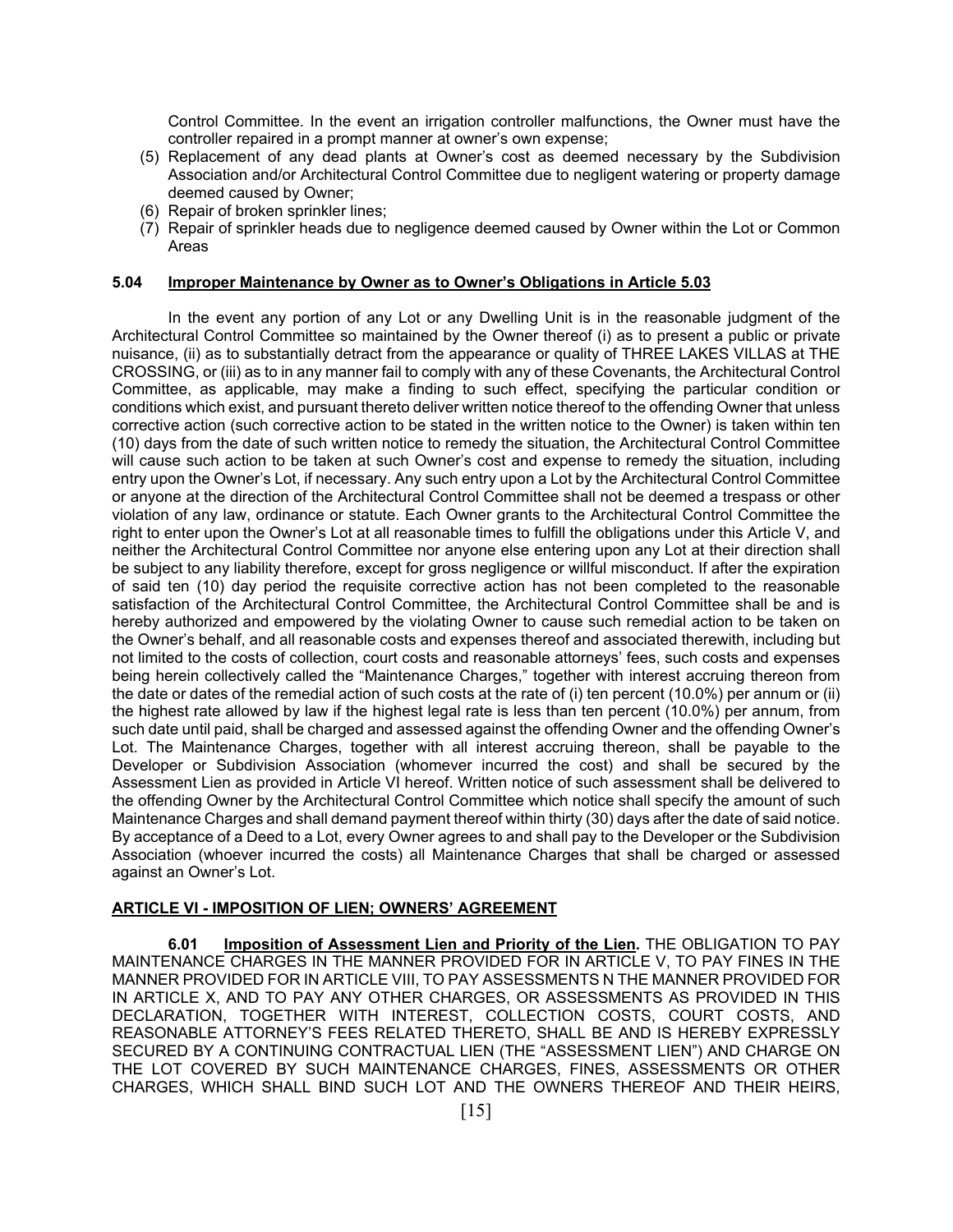SUCCESSORS, DEVISEES, PERSONAL REPRESENTATIVES AND ASSIGNEES. The aforesaid continuing contractual Assessment Lien shall attach to all of the Property as of the date of the recording of this Declaration in the Official Pubic Records of Smith County, Texas, and such Assessment Lien shall be superior to all other liens except as provided in Section 7.03 of this Declaration. The Subdivision and/or Master Association shall have the right to subordinate the aforesaid Assessment Lien to any other lien, and the exercise of such right shall be entirely discretionary with the Subdivision or Master Association. Except for a conveyance to a purchaser at a foreclosure sale pursuant to a lien to which the Assessment Lien is subordinate as provided herein or in Section 7.03 hereof, any part of the Property conveyed to, and accepted and held by, the Owner thereof shall be subject to the Assessment Lien provided for in this Section 6.01. To evidence any unpaid Assessments, the Subdivision or Master Association shall prepare a written notice of unpaid Assessments (the "Notice of Unpaid Assessment") setting forth the amount of the unpaid indebtedness, the name of the Owner and describing the affected part of the Property. Such notice shall be signed by an officer of the Subdivision or Master Association and shall be recorded in the Official Public Records of Smith County, Texas. The Subdivision or Master Association shall record an appropriate release of any recorded Notice of Unpaid Assessments when the amounts referenced therein have been paid. THE ASSESSMENT LIEN MAY BE ENFORCED BY FORECLOSURE OF THE ASSESSMENT LIEN UPON THE DEFAULTING OWNER'S LOT BY THE SUBDIVISION OR MASTER ASSOCATION SUBSEQUENT TO THE RECORDING OF THE NOTICE OF UNPAID ASSESSMENTS EITHER BY JUDICIAL FORECLOSURE OR BY NONJUDICIAL FORECLOSURE THROUGH A PUBLIC SALE IN LIKE MANNER AS A MORTGAGE ON REAL PROPERTY IN ACCORDANCE WITH THE TEXAS PROPERTY CODE, AS SUCH MAY BE REVISED, AMENDED, SUPPLEMENTED OR REPLACED FROM TIME TO TIME. In addition, the Subdivision or Master Association shall have the right and authority to institute suit against the Owner personally to obtain a judgment for unpaid Assessments. Furthermore, the Subdivision or Master Association shall have such other rights and remedies as permitted or allowed by applicable law. In any foreclosure proceeding, whether judicial or nonjudicial, or in any suit or other action against, or pertaining to the Owner, the Owner shall be required to pay all costs, expenses and reasonable attorneys' fees incurred by the Subdivision or Master Association. The Developer shall have the right and power to buy the Lot at foreclosure or other legal sale and to acquire, hold, lease, mortgage, convey or otherwise deal with the same, subject to any statutory right of redemption.

**6.02 Owner's Agreement.** Each Owner, owning a Lot for said Owner, and the Owner's heirs, executors, administrators, personal representatives, successors, and assigns, covenants and agrees:

- (a) that the Owner acquires the Owner's Lot subject to the Maintenance Charges, Fines, Assessments, and the Assessment Lien set forth in this Declaration; and
- (b) that by accepting a Deed to the Owner's Lot, the Owner is, shall be, and shall remain personally liable for any and all Fines, Maintenance Charges and Assessments created in this Declaration and assessed against the said Owner's Lot while the said Owner is (or was) the Owner thereof regardless of whether such covenants or agreements are expressed in such Deed and regardless of whether the said Owner signed the Deed; and
- (c) that by accepting a Deed to the Owner's Lot and to secure the Owner's performance hereunder, the Owner agrees that the Subdivision or Master Association, in its capacity as trustee, shall have the right to nonjudicially foreclose upon the Assessment Lien granted herein in accordance with and upon compliance with the applicable provisions of the Texas Property Code, as the same may be amended or supplemented from time to time.

#### **ARTICLE VII - ENFORCEMENT OF DECLARATION AND OF ASSESSMENT LIEN**

**7.01 Enforcement by Developer, Architectural Control Committee or Subdivision Association.** The Developer, the Architectural Control Committee, the Master Association, or the Subdivision Association, acting either jointly or independently, shall each have the right, jointly or severally, but not the obligation, to enforce the provisions of this Declaration, including, but not limited to, enforcement of the Assessment Lien. Any Owner shall also have the right to enforce this Declaration at the said Owner's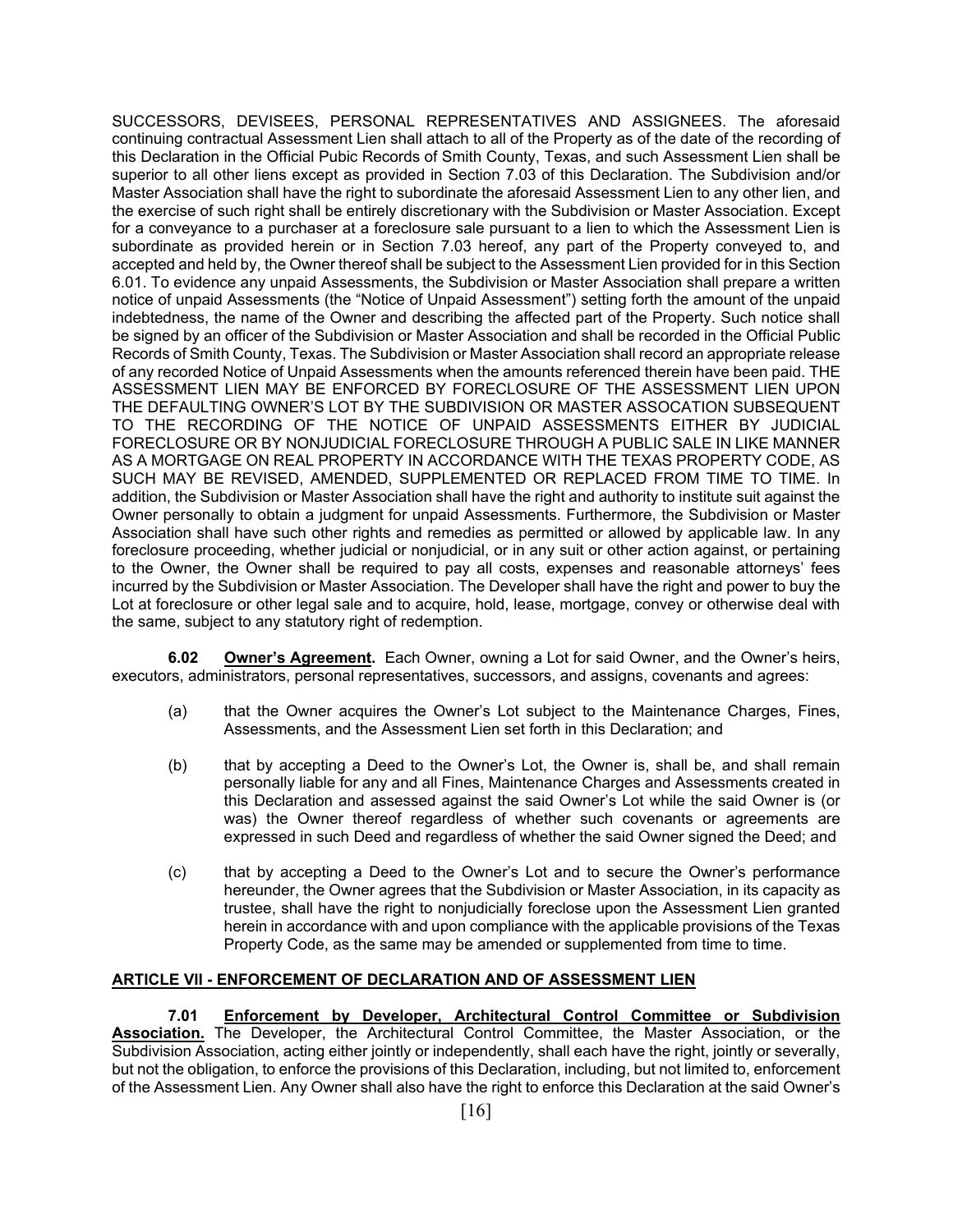sole cost and expense by any appropriate action, whether at law or in equity. Neither the Developer, nor the Architectural Control Committee, nor the Subdivision Association, nor the Master Association shall have any liability to any Owner or any other person or entity for failing or refusing to enforce this Declaration.

**Enforcement Remedies.** If the Owner of any Lot fails to pay any Fines, Maintenance Charges or Assessments assessed, or to pay any interest accrued on any Fines, Maintenance Charges or Assessments, or any and all costs (including court costs and attorneys' fees) incurred by either the Developer, the Master Association, the Architectural Control Committee, or the Subdivision Association, or any one of them, in collecting same, the Developer, the Architectural Control Committee, the Master Association and/or the Subdivision Association, as applicable, shall have the right to enforce the payment of the Fines, Maintenance Charges and Assessments, and all interest accrued thereon and costs incurred by either the Developer, the Architectural Control Committee, the Master Association or the Subdivision Association, or any one of them, in collecting same, and/or enforce the Assessment Lien by taking either or both of the following actions, concurrently or separately (and, by exercising either of the remedies hereinafter set forth, the Developer, the Architectural Control Committee, the Master Association and the Subdivision Association do not prejudice their exercise of any other remedy);

- (a) bring an action at law and recover judgment against the Owner personally obligated to pay the Fines, Maintenance Charges or Assessments; or
- (b) enforce the Assessment Lien against the Lot by any means available at law or in equity, including without limitation a nonjudicial foreclosure sale of the Lot, such sale to be conducted in the manner set forth in 51.002 of the Texas Property Code, as the same may be amended or supplemented from time to time. The Developer or any other Owner may be the purchaser at any such foreclosure sale.

**7.03 Subordination of the Assessment Lien to First Mortgage or Deed of Trust.** The Assessment Lien provided for herein shall be subordinate to any valid first mortgage lien (purchase money or improvement loan) held by, or deed of trust of which the beneficiary is, an institutional lender which is chartered (or licensed) by the United States or any state within, the United States. Sale or transfer of any Lot shall not affect the Assessment Lien, provided, however, that if the sale or transfer is pursuant to foreclosure of any such superior mortgage lien or deed of trust, or pursuant to any sale or proceeding in lieu thereof, the purchaser at the mortgage lien foreclosure or deed of trust sale, or any grantee taking by deed in lieu of foreclosure, shall take the Lot free of the Assessment Lien for all Maintenance Charges that have accrued up to the date of issuance of a sheriffs or trustee's deed or deed in lieu of foreclosure; but upon the date of issuance of a sheriffs or trustee's deed or deed in lieu of foreclosure, the Assessment Lien immediately shall become and remain superior to any and all other charges, liens, or encumbrances (except lien for taxes or other public charges which by applicable law are expressly made superior and except to the extent stated herein with respect to any subsequent first lien financing), and such mortgage or deed of trust foreclosure sale purchaser or grantee shall take the Lot or Properly subject to all Maintenance Charges and Assessments, and the Assessment Lien therefor accruing subsequent to the date of issuance of a sheriffs or trustee's deed or deed given in lieu of foreclosure.

#### **ARTICLE VIII -RIGHTS AND POWERS**

**8.01 Right to Inspect.** The Developer, the Architectural Control Committee, the Master Association and the Subdivision Association, jointly or severally, shall have the right to enter upon all Lots for the purpose of inspecting whether or not the Owner thereof is in compliance with the Declaration and Covenants, and each Owner grants the Developer, the Architectural Control Committee, the Master Association and the Subdivision Association the right to enter upon the Owner's Lot for such inspection purposes. If during the course of construction of any improvements upon a Lot, the Developer, the Architectural Control Committee, the Master Association or the Subdivision Association, jointly or severally, determines in its/their sole discretion that there is a violation of the Covenants, the Developer, the Architectural Control Committee, the Master Association or the Subdivision Association, as appropriate,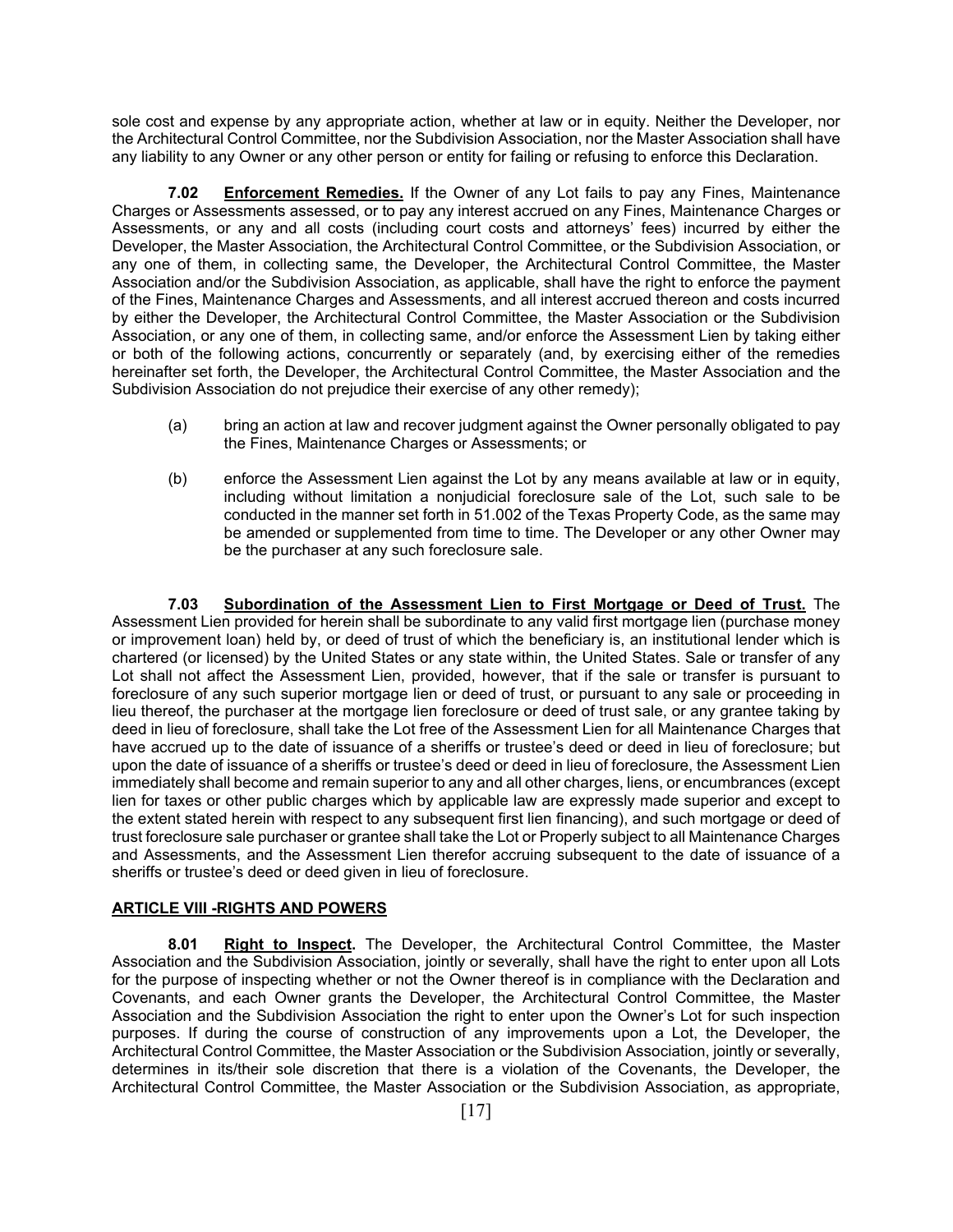may order a discontinuance of the construction of the improvements until such time as corrective measures have been taken to assure full compliance with the Covenants, and an Owner's failure to immediately discontinue or cause the discontinuance of construction of the Dwelling Unit, upon demand by Developer, the Architectural Control Committee, the Master Association or the Subdivision Association, shall constitute a further violation of this Declaration by that Owner.

**8.02 Fines.** The Developer, Master Association and/or Subdivision Association shall have the right to levy reasonable fines against any Owner who (i) violates any of the Covenants, (ii) violates any other covenant, restriction, reservation, charge, servitude, assessment or conditions set forth in this Declaration, or (iii) violates any rule, condition or regulation enacted, passed or otherwise required or approved by the Developer, Master Association, the Architectural Control Committee, or the Subdivision Association, Such fines against any Owner shall be an Assessment, as herein defined.

- (a) When the Developer, the Master Association or the Subdivision Association shall levy a reasonable fine against any Owner or Owners, the Developer, Master Association or Subdivision Association, as applicable, shall give written notice of such fine to the affected Owner or Owners at such Owner's or Owners' most recent address according to the records of the Developer, Master Association or Subdivision Association by United States mail, certified mail, return receipt requested, with proper postage affixed thereon. Upon receipt of such written notice, the Owner or Owners shall have ten (10) days to request in writing a private meeting with the Developer, Master Association or Subdivision Association, as applicable, to discuss the nature of the violation giving rise to the fine.
- (b) At the conclusion of the private meeting provided for in Section 8.02(a), above, or (ii) if no private meeting is requested by the Owner or Owners, the Developer, Master Association or Subdivision Association, as applicable, shall advise the Owner or Owners in writing of its final decision with respect to the violation. If the final decision results in a fine being levied against the Owner or Owners, the Owner or Owners shall pay such fine within ten (10) days of such final decision. If such fine is not fully paid within such ten-day period, the Developer, Master Association or Subdivision Association may enforce such Assessment as provided in this Declaration, i.e. Article VII.

#### **ARTICLE IX - RESERVATIONS OF DEVELOPER**

- **9.01 Reservations.** The following reservations are hereby made by Developer:
- A. The utility easements shown on the Plat are dedicated with the reservation that such utility easements are for the use and benefit of any public utility operating in Smith County, Texas, as well as for the benefit of Developer to allow for the construction, repair, maintenance and operation of a system or systems of electric light and power, telephone liens, television cable lines, security, gas, water, sanitary sewers, storm and sewers and any other utility or service which Developer may find necessary or proper.
- B. Developer reserves the right from time to time to make changes in the location, shape, and size of, and additions to, the easements described in Section 9.01(A) above, for the purpose of more efficiently or desirably installing utilities therein and thereon, and this right to make such changes is herein and hereby expressly transferred and assigned to Developer.
- C. The title conveyed to any Lot shall not be held or construed to include the title to the water, gas, electricity, telephone, storm sewers or sanitary sewers lines, poles, pipes, conduits, cable television lines or other appurtenances or facilities constructed by Developer or public utility companies upon, wider, along, across or through such utility easements; and the right (but not obligation) to construct, maintain, repair and operate such systems, utilities, appurtenances and facilities is reserved to Developer, its successors and assigns.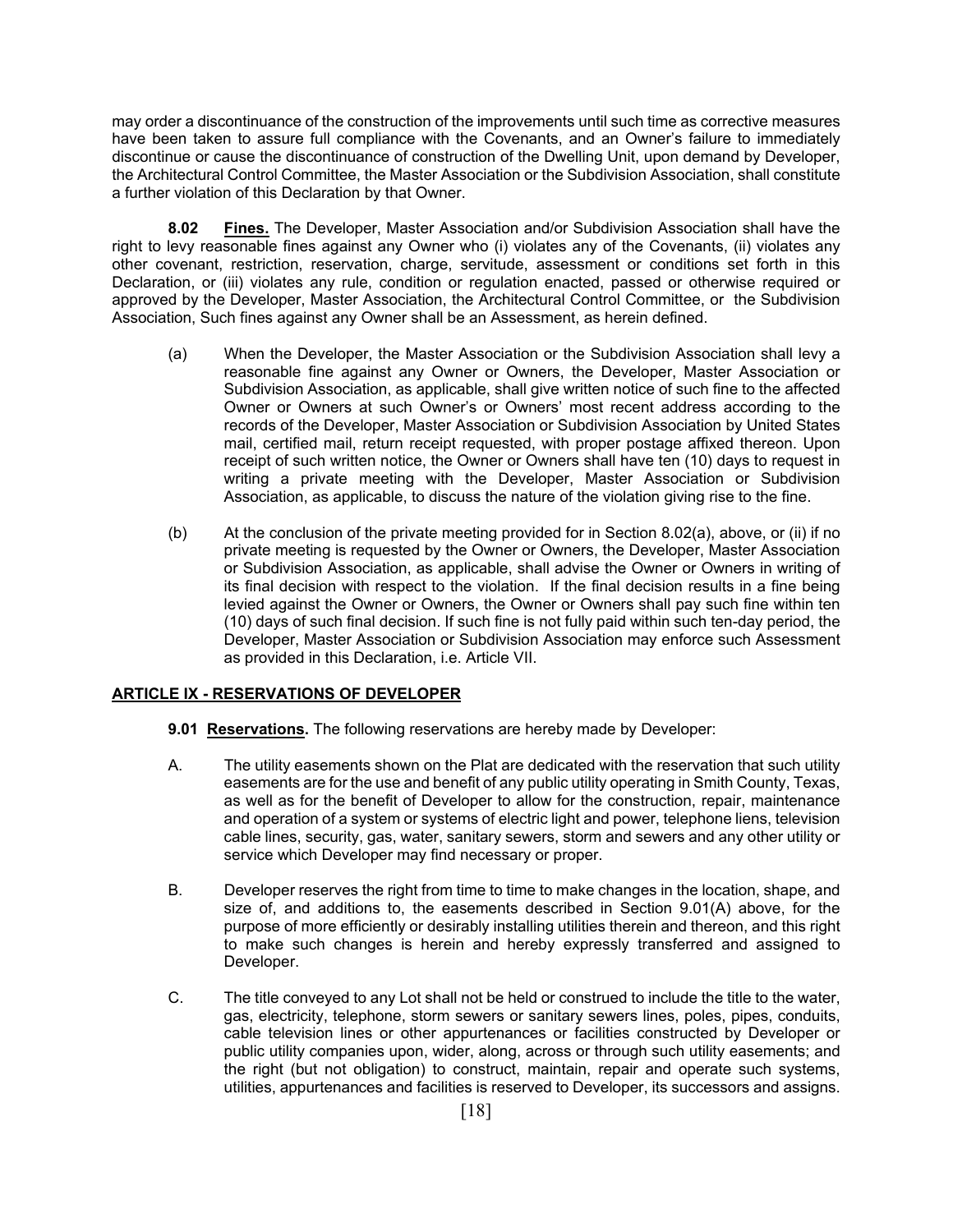- D. The right to sell, dedicate or lease the liens, utilities, appurtenances and other facilities described in Section 9.01(C), above, to any municipality, governmental agency (including any water control or utility district created under Article XVI, Section 59 of the Texas Constitution covering the Property as well as other lands), public service corporation or other party is hereby expressly reserved to Developer.
- E. The Developer, and its successors or assigns, shall not be liable for any damage caused or done by the Developer, nor any of its agents or employees to any Lot, any Permanent Improvements, or to any shrubbery, trees, flowers or other property of any Owner situated on any Lot.
- F. The right to enter upon any Lot or Lots during installation of streets for the purpose of performing street excavation, construction, and paving is hereby reserved to Developer, its successors and assigns. The Developer, and its successors or assigns, shall not be liable for any damage done by The Developer nor any of its agents or employees to shrubbery, trees, flowers or other property of the Owner which is necessitated by such street construction.

#### **ARTICLE X - THE SUBDIVISION ASSOCIATION**

**10.01 Establishment.** The Developer shall have the right to form the Subdivision Association by the filing of the Certificate of Formation of the Subdivision Association with the Secretary of State of the State of Texas. The Subdivision Association has not been established on the date of the filing of this Declaration. The Subdivision Association may be formed by the Developer at any time after the date on which this Declaration is recorded.

**10.02 By-Laws.** Bylaws for the Subdivision Association will be established and adopted by the Board of the Subdivision Association.

**10.03 Membership.** The Developer and each Owner of a Lot, including successive buyers, shall automatically and mandatory become and be a Member of the Subdivision Association. Membership shall be appurtenant to and shall not be separated from ownership of any Lot. Every Member shall have a right at all reasonable times during regular business hours of the Subdivision Association to inspect the books and records of the Subdivision Association.

**10.04 Voting Rights.** The Subdivision Association shall have two (2) classes of membership to be designated as Class A and Class B.

 A. Class A members shall be all Owners with the exception of the Developer. A Class A member shall be not entitled to vote until (i) the Developer initially sells all of the Lots owned by the Developer that are part of the Property, or (ii) the Developer files a statement with the Subdivision Association that the Developer will allow the Class A members to vote. Once the Developer files the statement with the Subdivision Association allowing Class A members to vote, the statement may not be revoked by the Developer. Each Class A member shall, once the Class A members are entitled to vote, be entitled to one (1) vote for each individual Lot owned. When more than one person owns an interest in an individual Lot, all such persons shall be members of the Subdivision Association, however, the one (1) vote voting right for such Lot shall be exercised collectively as the owners of the particular Lot shall between or among themselves determine.

 B. The Developer shall be the Class B member for so long as it owns any Lot that is a part of the Property which has not previously been conveyed by the Developer to an Owner. When any Lot is initially sold by the Developer, the Class B membership with respect to such Lot shall cease and automatically become and be a Class A membership. Unless the Developer files the statement with the Subdivision Association referred to in Section 10.04(A), above, allowing Class A members to vote, for so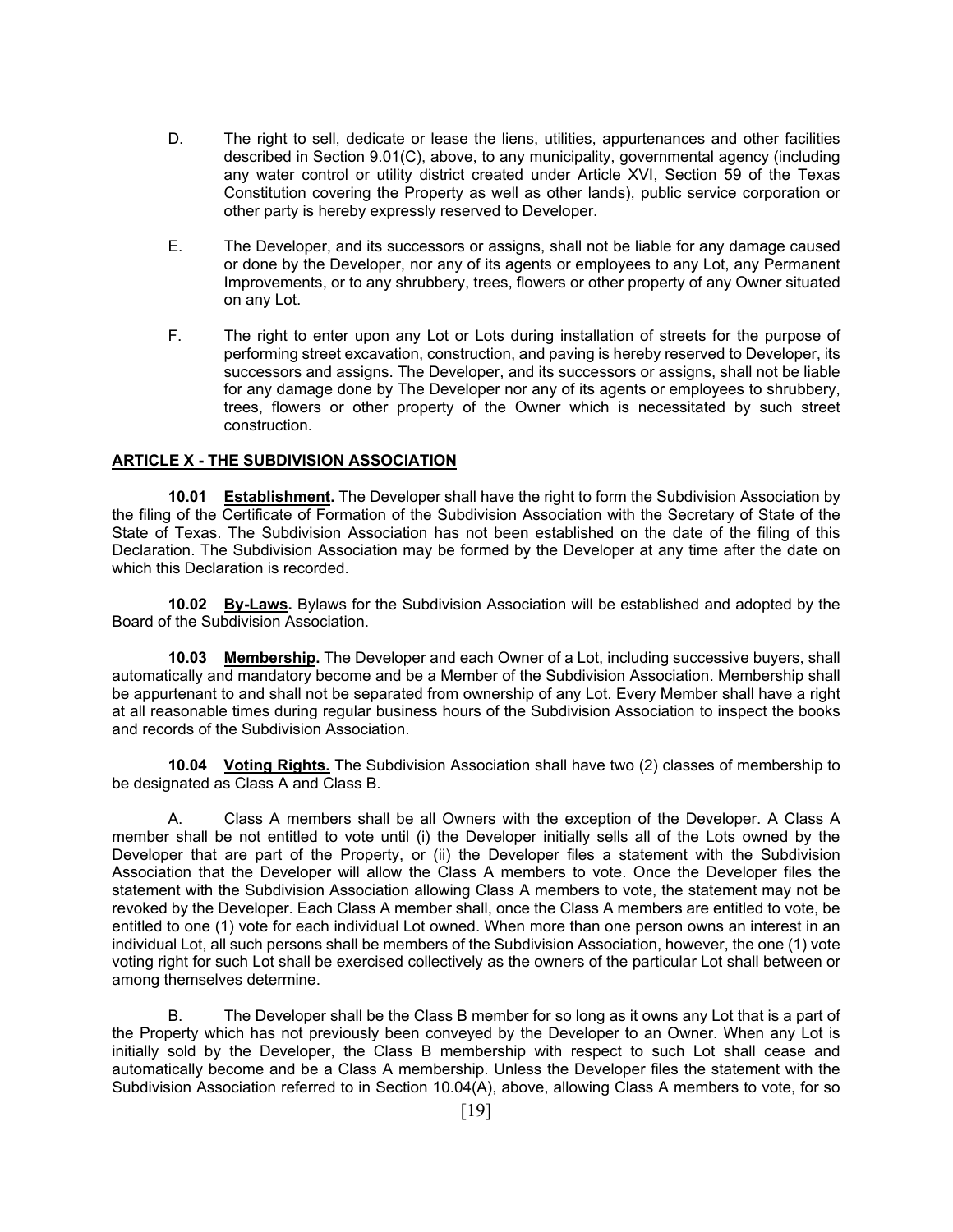long as the Developer, owns any Class B membership, the Developer shall be the only member of the Subdivision Association entitled to vote.

 C. Once the Class A members are entitled to vote, whether by sale by the Developer of all of the Developer's Lots or by the Developer's filing the statement with the Subdivision Association allowing the Class A members to vote, the Class B member shall no longer be entitled to vote as a member of the Subdivision Association.

**10.05 Board of Directors.** The Board shall be elected by the members as provided in the By-Laws. The Board shall conduct the business of the Subdivision Association, except when a membership vote is required by this Declaration, the Certificate of Formation, or the By-Laws.

**10.06 Assessments.** Each Lot is hereby subject to an annual maintenance charge and assessment for the purpose of creating a fund to be used for the mutual benefit of all Owners, the Subdivision, and THREE LAKES VILLAS at THE CROSSING. The amount of such annual maintenance charge shall be determined by the Board, and such annual and special maintenance charges and assessments shall be paid by the Owner of each Lot to the Subdivision and/or Master Association in accordance with the procedures that shall be adopted from time to time by the Board. The annual maintenance charges and assessments may be used for, among other purposes, upkeep, repair and maintenance of the Lots and the Subdivision. The special charges and assessments shall be used only for the purposes for which they are assessed by the Board. If an Owner shall own more than one Lot, the Owner shall be responsible for paying the full annual maintenance charge and the full special assessment for each Lot owned by the Owner. Notwithstanding anything contained in this Declaration or elsewhere, the Developer shall not at any time be required to pay nor otherwise be responsible for payment of any annual or special maintenance charge or assessment.

**10.07 Special Assessments.** In addition to the annual maintenance assessment charge as noted in Article 10.06, the Developer, Master Association or Subdivision Association shall possess the right, power and authority to establish special assessments from time to time as may be necessary or appropriate to pay for any expenses related to the proper maintenance, care, improvement or reconstruction of the private concrete drive, drainage structures, Common Areas, walls, fences or landscape easements belonging to the Subdivision or Master Association. Notwithstanding anything to the contrary contained in this Declaration, any special assessment established hereunder must be approved by the affirmative vote of seventy-seven percent (77%) of a quorum of the total votes of each class of Owners present at a duly called meeting for such purpose. At least seventy-five percent (75%) of the Owners of each class must be present at this duly called meeting in order to constitute a quorum.

As an alternative, the Developer reserves the right to perform the maintenance contemplated in this Article 10.07, and to assess each Owner with the prorata share of the costs, including reasonable attorney fees incurred by the Developer, as set forth in the bylaws of the Association.

**10.08 Conflicts.** The Subdivision Association may make whatever rules, regulations and By-Laws it deems necessary or desirable to govern the Subdivision Association and its members; provided, however, that any conflict between the Subdivision Association's rules, regulations and By-Laws and the provisions of this Declaration shall be controlled by and resolved in favor of this Declaration.

#### **ARTICLE XI – THE MASTER ASSOCIATION**

**11.01 Membership in Master Association**. Each Owner of a Lot including successive buyers, shall automatically and mandatorily become and be a member of the Master Association and shall be subject of the existing restrictions entitled Declaration of Covenants, Restrictions, Conditions, Assessments, Charges, Servitudes, Liens, Reservations and Easements for THE CROSSING, filed of record as document number 2007-R00022343 as well as the Amendment to Declaration of Covenants, Restrictions, Conditions, Assessments, Charges, Servitudes, Liens, Reservations and Easements for THE CROSSING, filed as document number 2010-R00036267 of the Official Public Records of Smith County,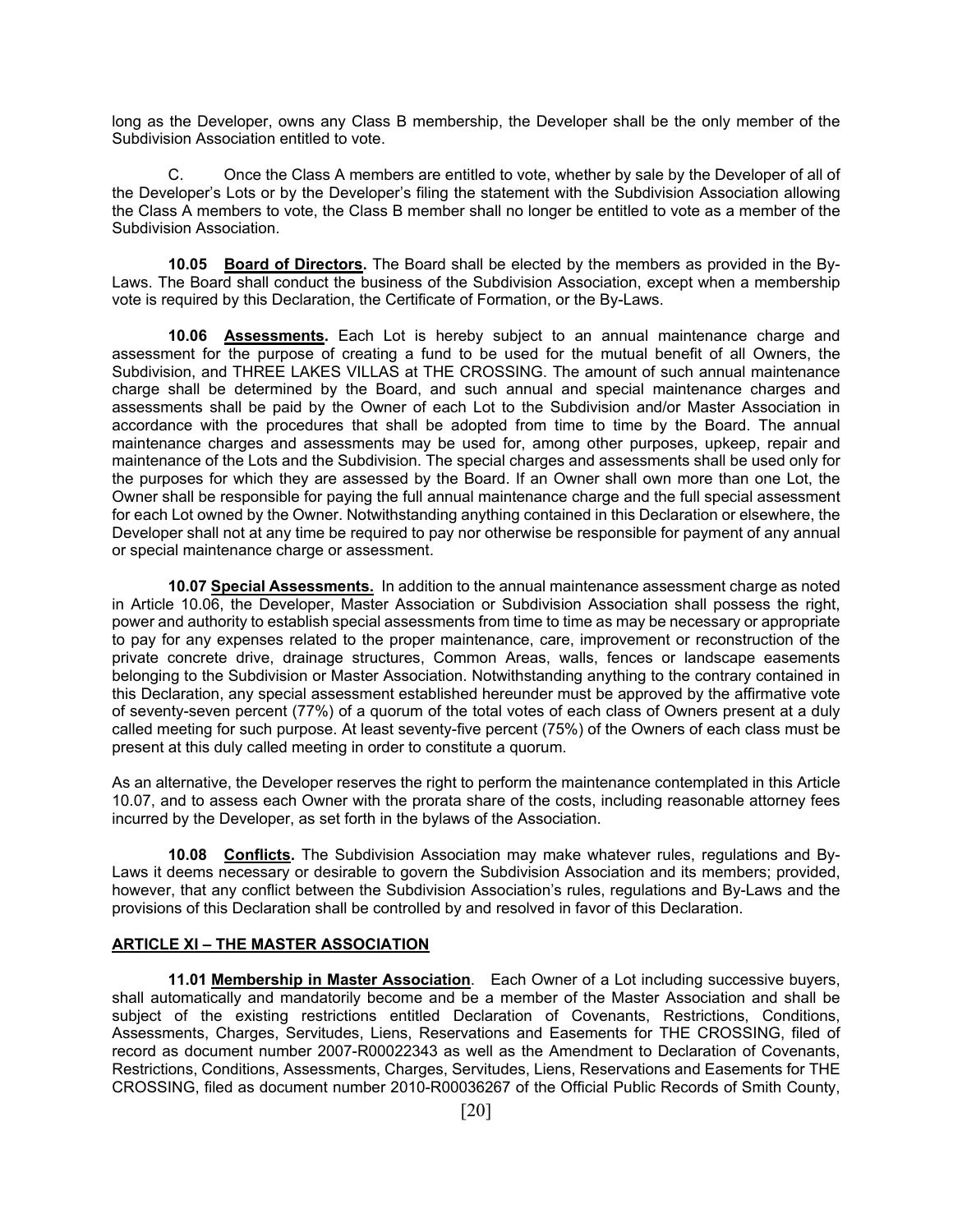Texas (the "Master Declaration") including all restrictions, assessments, easements, etc. as described therein.

**10.02 Conflicts with Master Association.** In the event any conflict between the Subdivision Association's rules, regulations and By-Laws and the Master Association's rules, regulations and By-Laws occurs, the provisions of the Master Declaration shall control.

#### **ARTICLE XII - TERMS; AMENDMENTS; TERMINATIONS**

**12.01 Term: Method Of Termination.** This Declaration and the Covenants shall be effective upon the date of recordation hereof and, as may be amended from time to time, shall continue in full force and effect to and including December 31, 2050. From and after December 31, 2050, this Declaration, as it may have been amended, shall be automatically extended for successive periods of ten (10) years each, unless there is an affirmative vote to terminate this Declaration by the then Owners of at least seventy-five percent (75.0%) of the Lots (there being only one vote per Lot which shall be exercised collectively by any multiple owners of interests in any one Lot as they may among themselves determine) casting their votes for termination at a meeting of the Owners held for such purpose within six (6) months prior to the expiration of the initial effective period hereof or any ten (10) year extension.

**12.02** Amendments. Until the later of (i) the date on which the Developer shall have initially sold all of the Lots, such sales being evidenced by the recording of a Deed from the Developer to the initial buyer of a Lot, or (ii) December 31, 2022, the Developer shall have the right to unilaterally change or amend this Declaration at any time, in any manner, and for any reason or purpose as determined at the sole discretion of the Developer. After all of the Lots have been initially sold by Developer, this Declaration may be amended or changed in whole or in part at any time only by the affirmative vote of the then Owners of at least seventy-five percent (75.0%) of the Lots (each Owner having one vote per Lot owned which shall be exercised collectively by any multiple owners of interests in any one Lot as they may among themselves determine) casting their votes to amend or change this Declaration at a special meeting of the Owners called pursuant to Section 12.03.

**12.03 Election Procedures.** The affirmative votes required under Sections 12.01 and 12.02 hereof shall he obtained and evidenced by the requisite vote of the Owners present at a meeting of Owners duly called by at least twenty-five percent (25.0%) of the Owners or by the Developer pursuant to notice to all of the Owners on or prior to ten (10) days before the date of the meeting at which meeting the requisite percentage of Owners vote to so amend or terminate this Declaration. No proxy votes shall be allowed or valid. The notice of the meeting must set forth the proposal as to amendment of this Declaration and such affirmative vote of the requisite percentage of Owners must be evidenced by minutes of the meeting duly certified by the Owners who called the meeting or the Developer. In any event, as long as the Developer owns a Lot in the Subdivision, a copy of the minutes shall be delivered to the Developer prior to any amendment or change becoming effective.

**12.04 Recording Amendments.** Upon the amendment or change of this Declaration (and/or the Covenants contained herein) as herein provided, and upon the other conditions set forth in Section 12.01 and Section 12.03 of this Article XII having been satisfied, then each amendment shall be executed by the (i) the Developer, its successors or assigns, or (ii) the Owners who voted in favor of the amendment or change, as applicable, placed in recordable form, and filed of record in the Official Public Records of Smith County, Texas, accompanied by a statement that either (i) the Developer, or (ii) the requisite percentage of Owners, have voted to make such amendment to this Declaration.

**12.05 Effect.** Upon the filing of an amendment or change in accordance with Section 12.04, this Declaration and the Covenants, as amended, shall remain in full force and effect.

#### **ARTICLE XIII - RESERVATION OF RIGHT TO RESUBDIVIDE**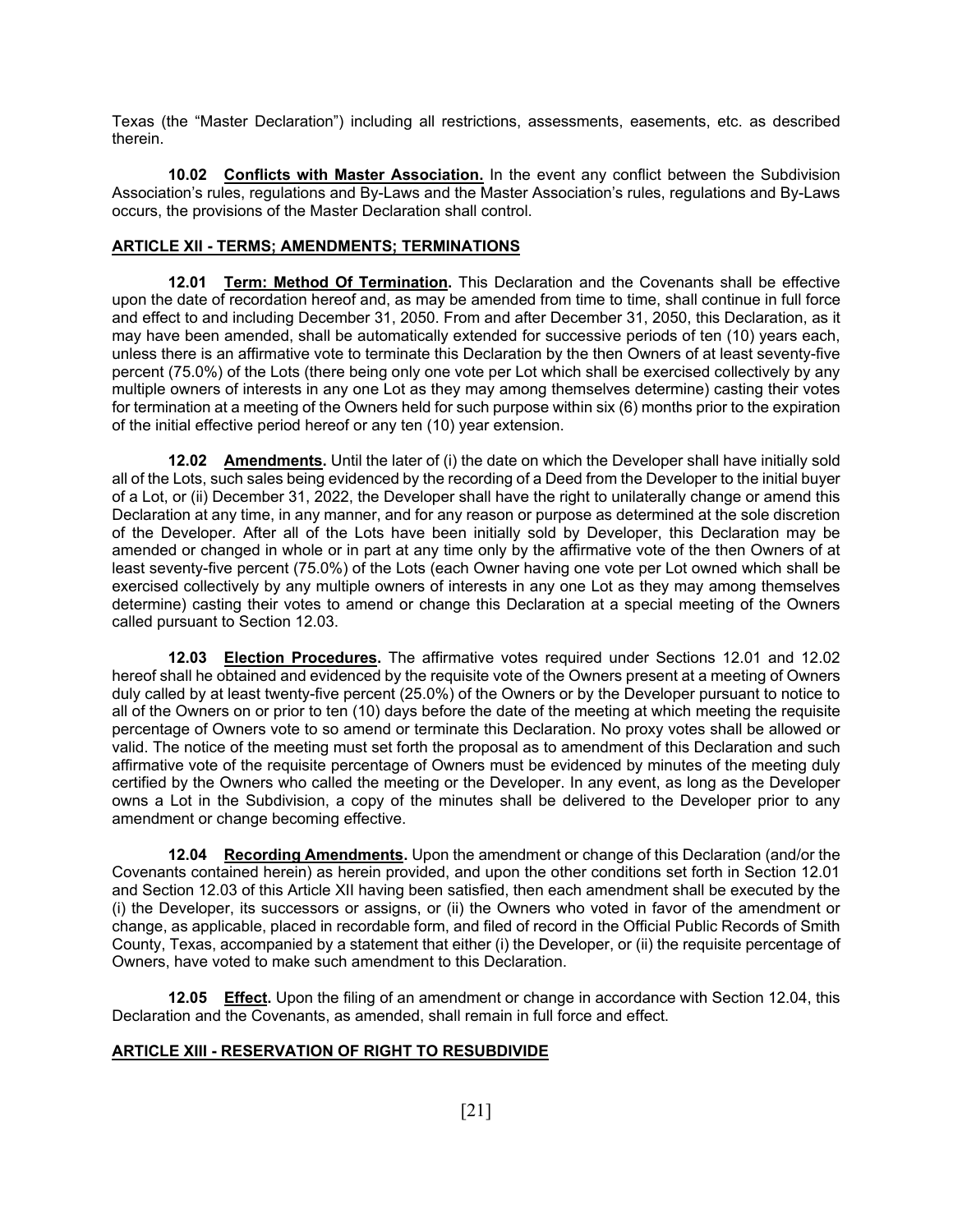Subject to the approval of any and all appropriate governmental agencies having jurisdiction over the Subdivision or any Lot, Developer hereby reserves the right at any time while it is the Owner thereof to subdivide or resubdivide, as the case may be, and/or plat or replat, as the case may be, all or any portion of the Subdivision or of any Lot or Lots then owned by Developer without the consent of any Owner.

#### **ARTICLE XIV - MISCELLANEOUS**

**14.01 Interpretation of the Covenants.** Except for judicial construction, until the Subdivision Association is incorporated, the Developer shall have the exclusive right and power to construe and interpret the provisions of this Declaration. Once the Subdivision Association is formed, the Developer and/or the Subdivision Association shall have the exclusive right and power to construe and interpret the provisions of this Declaration. In the absence of any adjudication to the contrary by a Court of competent jurisdiction, the Developer's and/or the Subdivision Association's construction or interpretation of the provisions hereof, as applicable, shall be final, conclusive, and binding as to all persons and properly benefitted or bound by this Declaration and the provisions hereof.

**14.02 Severability.** Any determination by any court of competent jurisdiction that any provision of this Declaration is invalid or unenforceable shall not affect the validity or enforceability of any of the other, remaining provisions hereof, which remaining provisions shall be and remain in full force and effect.

**14.03 Rule Against Perpetuities.** If any interest purported to be created by this Declaration is challenged under the Rule Against Perpetuities or any related rule, the interest shall be construed as becoming void and of no effect as of the end of the applicable period of perpetuities computed. from the date when the period of perpetuities starts to run on the challenged interest; the "lives in being" for computing the period of perpetuities shall be (a) those which would be used in determining the validity of the challenged interest, plus (b) if applicable, those of the issue of the Developer who are living at the time the period of perpetuities starts to run on the challenged interest.

**14.04 Change of Circumstances.** Except as otherwise expressly provided in this Declaration, no change of conditions or circumstances shall operate to extinguish, terminate, or modify any of the provisions of this Declaration.

**14.05 Rules and Regulations.** In addition to the right to adopt rules and regulations on the matters expressly mentioned elsewhere in this Declaration, the Developer, the Subdivision Association, the Master Association or the Architectural Control Committee, as applicable, shall have the right to adopt rules and regulations with respect to all other aspects of the rights, activities and duties of the Developer, the Master Association, the Subdivision Association or the Architectural Control Committee, as applicable, provided said rules and regulations are not inconsistent with the provisions of this Declaration.

**14.06 Disclaimer of Representation.** Anything to the contrary in this Declaration notwithstanding, and except as otherwise may be expressly set forth on a recorded plat or other instrument recorded in the Official Public Records of Smith County Texas, neither the Developer nor the Architectural Control Committee makes any warranties or representations whatsoever that the plans presently envisioned for the complete development of the Property can or will be carried out.

**14.07 Limitation of Liability.** In the absence of willful and intentional misconduct attributable to (i) Developer, its successors or assigns, (ii) the Architectural Control Committee (and any and all members thereof), or (iii) the Subdivision Association or Master Association (and any and all members thereof) neither the Developer, nor its successors or assigns, nor the Architectural Control Committee (nor any member thereof), nor the Subdivision Association (nor any member thereof), nor the Master Association (nor any member thereof) shall have any liability of any nature whatsoever arising out of or in any manner related to the performance or nonperformance of any of the rights and powers reserved unto Developer, the Architectural Control Committee, the Master Association, the Subdivision Association, or their respective heirs, executors, administrators, personal representatives, legal representatives, successors or assigns, pursuant to this Declaration.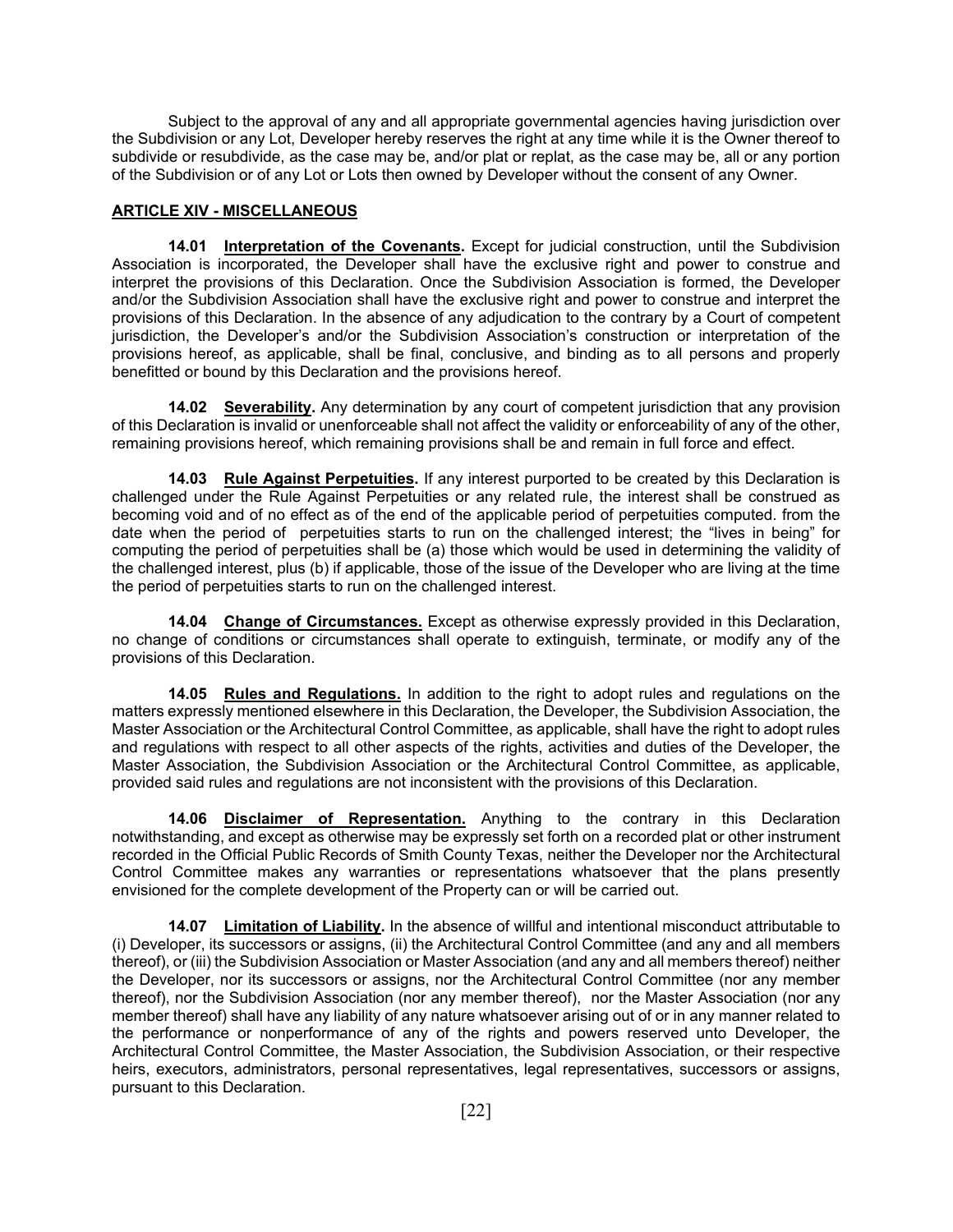**14.08 Successors and Assigns.** Any reference in this Declaration to Developer shall include Developer's successors and assigns.

**14.09 Gender and Number.** Wherever the context of this Declaration so requires, words used in the masculine gender shall include the feminine and neuter genders; words used in the neuter gender shall include the masculine and feminine genders; words in the singular shall include the plural; and words in the plural shall include the singular.

**14.10 Captions and Titles.** All captions, titles, or headings of the Articles and Sections in this Declaration are for the purpose of reference and convenience only and are not to be deemed to limit, modify, or otherwise affect any of the provisions hereof, or to be used in determining the intent or context thereof.

**14.11 Notices.** Any notice required or permitted to be delivered as provided herein may be delivered either personally or by mail. If delivery is made by mail, delivery shall be deemed to have been made twenty-four (24) hours after a copy of the notice has been deposited in the United States mail, postage prepaid, registered or certified mail, return receipt requested, addressed to each such person or entity at the address given by such person or entity to the party sending the notice or to the address of the Dwelling Unit or the office of such person or entity if no address has been given. Such address may be changed from time to time by notice in writing.

**14.12 Prior Recorded Instruments.** This Declaration and all of the provisions hereof are expressly subject to all prior recorded documents affecting the Property.

**14.13 Enforcement of the Covenants.** Notwithstanding anything to the contrary herein, in the event of any violation or attempted violation of any of the provisions of this Declaration, including any of the Covenants, enforcement shall be authorized by any proceedings at law or in equity against any person or persons violating or attempting to violate any of such provisions, including proceedings to restrain or prevent such violation or attempted violation by injunction, whether prohibitive in nature or mandatory in commanding compliance with such provisions; and it shall not be a prerequisite to the granting of any such injunction to show inadequacy of legal remedy or irreparable harm. Likewise, any person entitled to enforce the provisions hereof may recover such damages as such person has sustained by reason of the violation of such provisions.

**14.14 Suspension of the Covenants.** The Developer and the Subdivision Association shall and do have the right during the period of construction, development, and sale of the Lots in the Subdivision, to grant reasonable and specifically limited exemptions and waivers from the Covenants to Developer and any other developer or contractor. Any such exemptions or waivers shall be granted only upon specific written request, itemizing the exemption or waiver requested, the location thereof, the need therefor, and the anticipated duration thereof and any authorization and approval thereof shall be similarly itemized. No such exemption or waiver shall be broader in terms of activity, location, or time than is reasonably required.

**14.15 Non-Waiver.** Any failure or delay on the part of either the Developer, the Architectural Control Committee, the Master Association, the Subdivision Association, and/or any Owner (i) to exercise any right, remedy or duty under this Declaration, or (ii) to take any action to enforce the Covenants or the Declaration, with regard to anyone matter or situation or group of matters or situations in any manner covered by or arising out of the Covenants or Declaration shall not in any manner be deemed or construed to be a waiver of the same or any subsequent matter or situation or group of matters or situation arising hereunder. No forbearance of any type for any period of time by either the Developer, the Architectural Control Committee, the Master Association, the Subdivision Association, and/or any Owner shall be in any manner deemed or construed to be a waiver of any right, remedy or duty hereunder, but all such rights, remedies and duties shall continue in full force and effect as if no forbearance had occurred. All Owners by accepting a Deed to a Lot hereby expressly covenant, stipulate, acknowledge and agree that (i) he, she or it expressly waives the affirmative defense of waiver with respect to any violation of this Declaration, or any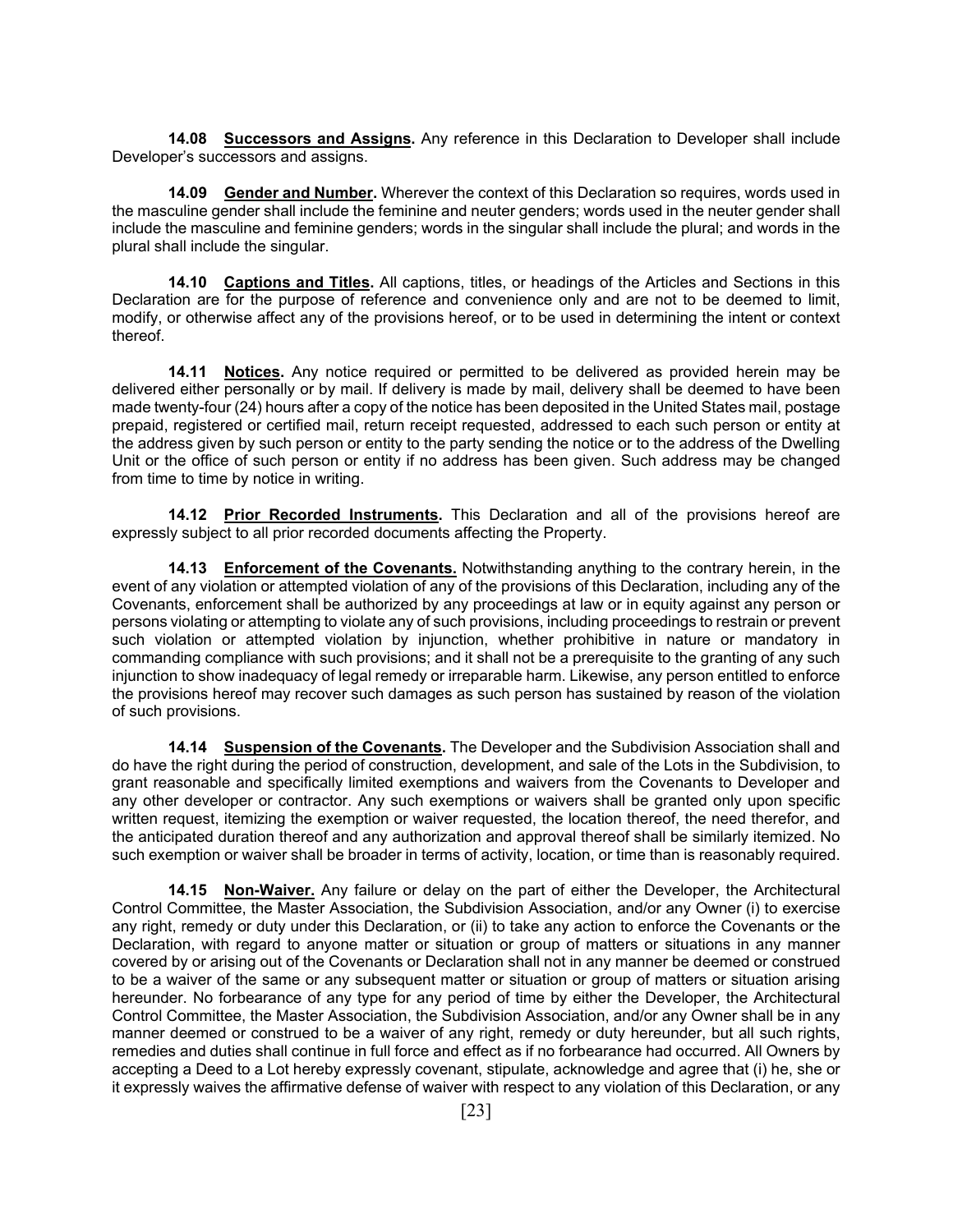part hereof or covenant herein, and (ii) the affirmative defense of waiver as recognized under the laws of the State of Texas shall not be available to any Owner as a defense to the violation of this Declaration, or any part hereof or covenant herein.

**14.16 Liberal Interpretation.** This Declaration, and all of the covenants, conditions, assessments, charges, servitudes, liens, reservations, and easements, shall be liberally construed to effectuate the purposes of this Declaration.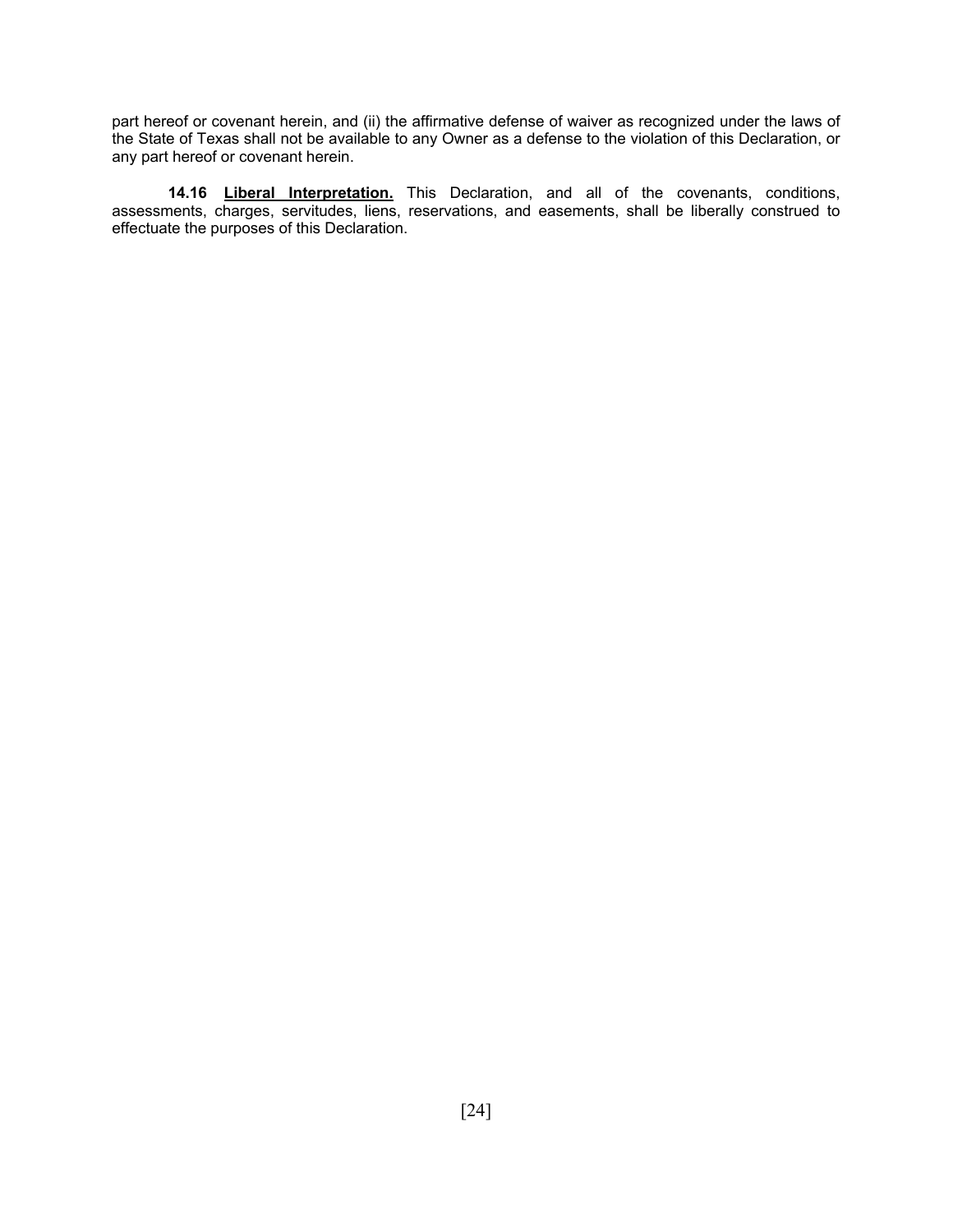#### WERNER-TAYLOR LAND & DEVELOPMENT, L.P., a Texas limited partnership

By: WERNER-TAYLOR MANAGEMENT, LLC, a Texas limited liability company $a$ 

Its General Partner Bγ MICHAEL WERNER, President

**STATE OF TEXAS COUNTY OF SMITH**  $\hat{\mathcal{S}}$ 

မား

This instrument was acknowledged before me on this  $\partial \partial \Gamma^0$  day of Tuly , 2020 by MICHAEL WERNER, President of WERNER-TAYLOR MANAGEMENT, LLC, a Texas limited liability company, General Partner of WERNER-TAYLOR LAND & DEVELOPMENT, L.P., a Texas limited partnership, on behalf of said limited partnership.



NOTARY PUBLIC, STATE OF TEX

WHEN RECORDED RETURN TO:

Mr. Michael J. Werner Werner-Taylor Land & Development, L.P. 7266 Crosswater Tyler, Texas 75703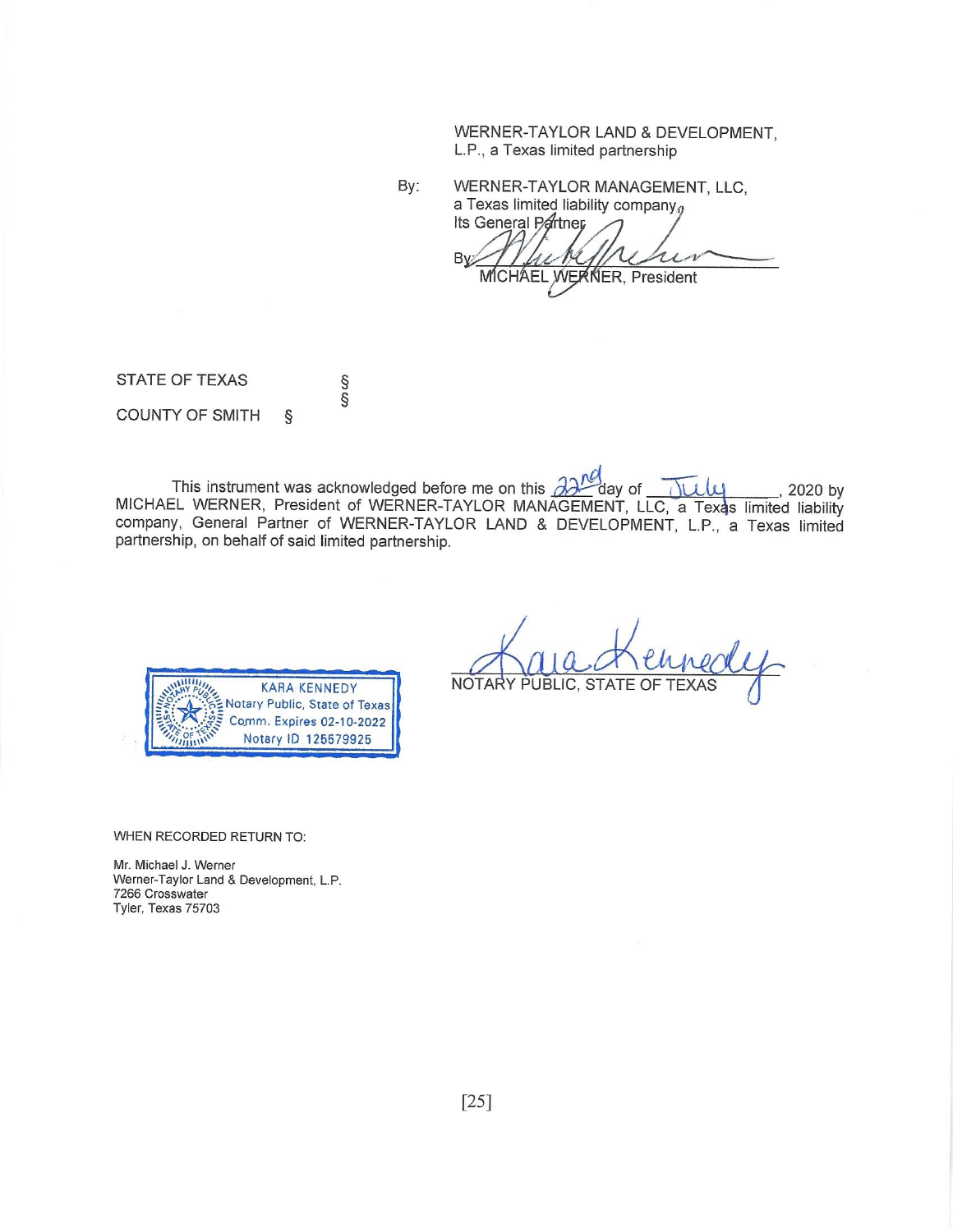#### **EXHIBIT "B"**

#### **DEFINITIONS**

The following words, phrases or terms used in this Declaration shall have the following meanings:

**"Architectural Control Committee"** shall mean the Developer or such other person, persons or entity who shall be named to serve by Developer in conjunction with or as the successor to Developer, provided, however, that such change shall not be effective for purposes of these Covenants until a statement of such change has been duly recorded by the Developer, or Developer's successors or assigns, in the Official Public Records of Smith County, Texas. The Developer, or Developer's successors or assigns, shall have the right at any time to change the number of members comprising the Architectural Control Committee and the persons forming the membership of the Architectural Control Committee at the sole discretion of said Developer, or Developer's successors or assigns, by the filing for record in the Official Public Records of Smith County, Texas of a statement to such effect as provided herein.

**"Assessable Property"** shall, mean each part or portion of the Property and the Permanent Improvements located thereon.

**"Assessment"** means any general or special assessment at any time imposed by the Association as provided in Article X of the Declaration.

**'Assessment Lien"** shall mean the lien created and imposed against any part of the Property by Article VI of this Declaration.

**"Board"** means the Board of Directors of the Association.

**"Common Area Property"** shall mean that portion of the Property that shall be owned by the Subdivision Association for the benefit of all of the Owners of the real property located within the Property.

**"Three Lakes Villas Design Guidelines"** shall mean a written instrument adopted by the Architectural Control Committee used to establish design criteria for Permanent Improvements.

**"Covenants"** shall mean the covenants, conditions, assessments, charges, servitudes, liens, reservations and easements set forth herein.

**"Developer"** shall mean Werner-Taylor Land & Development, L.P., a Texas limited partnership, and its successors or assigns of any or all rights and powers hereunder, but with respect to any such successor or assignee (i) such successor or assignee shall not be deemed to be a "Developer" unless such successor or assignee is designated as such pursuant to a written instrument signed by Developer, which written instrument shall be filed of record in the Official Public Records of Smith County, Texas, and (ii) such successor or assignee shall only have those rights and powers of Developer that are specifically assigned to such successor or assignee pursuant to such written instrument.

**"Declaration"** shall mean this Declaration of Covenants, Conditions, Assessments, Charges, Servitudes, Liens, Reservations and Easements as amended or supplemented from time to time as herein provided.

**"Deed"** shall mean a deed or other instrument conveying the fee simple title to all or any portion of the Property.

 **"Developer Land"** shall mean all property owned by Developer within the Property.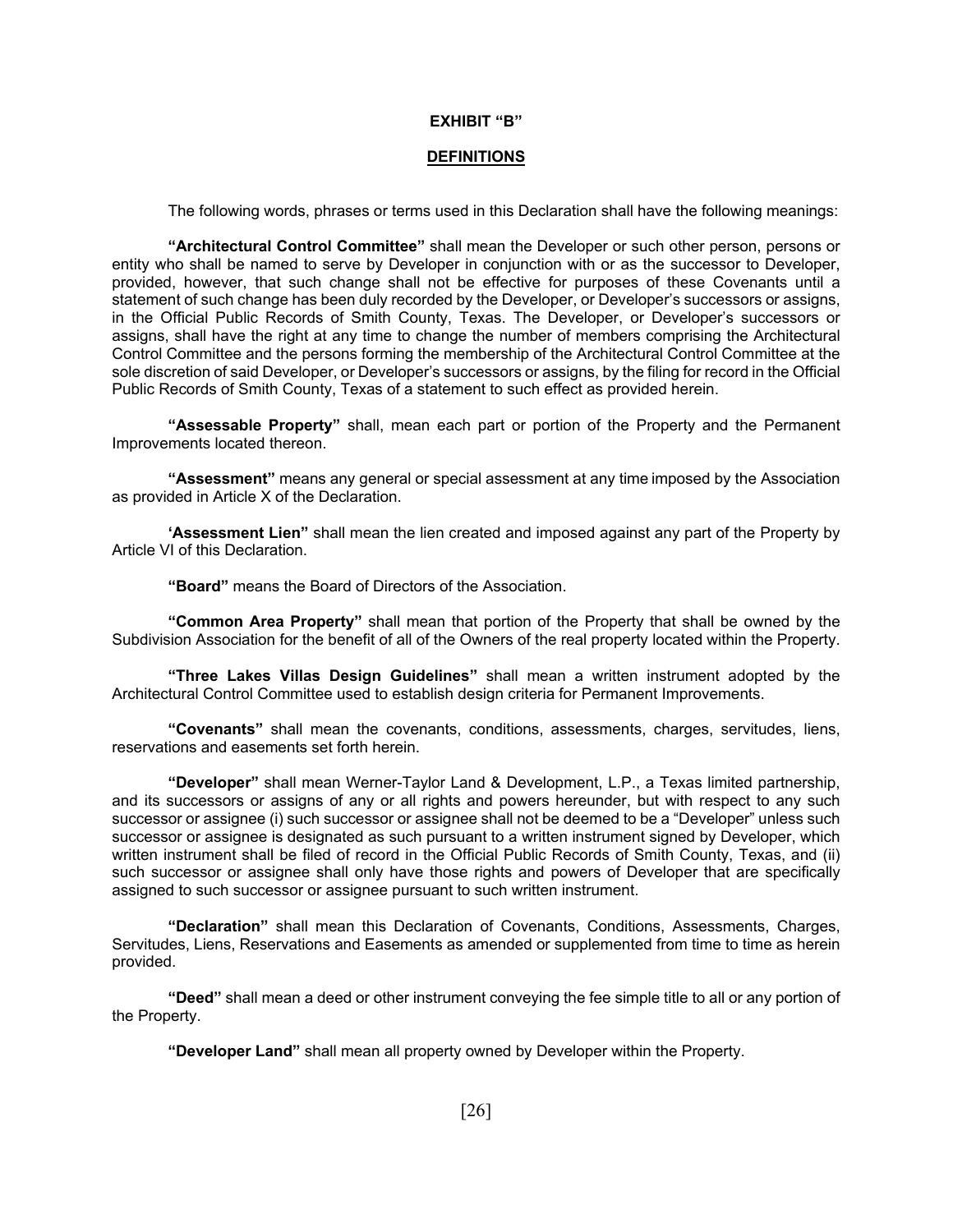**"Dwelling Unit"** shall mean with respect to any Lot, any buildings constructed as Permanent **Improvements** 

**"Fines"** shall mean the fines that may be imposed as provided in Section 8.02 of this Declaration.

**"Lot"** shall mean all lots, individually, of THREE LAKES VILLAS at THE CROSSING, as shown upon the Plat of the Property filed for record in Cabinet F, Slide 174B of the Plat Records of Smith County, Texas, as such plat may be amended from time to time, together with any lots which may, from time to time result from the resubdivision, combination or division of any of the Lots as may be shown upon a plat or plats of the Property, or any part thereof, hereafter filed for record in the Plat Records of Smith County, Texas.

**"Maintenance Charges"** shall mean any and all costs assessed as provided in Article V of this Declaration.

**"Owner"** shall mean the person or persons, entity or entities, who, individually or jointly, own record title to a Lot of the Property. The term "Owner" shall exclude any person or persons, entity or entities, having an interest in a Lot of the Property or any such parcel merely as security for the performance of an obligation. The term "Owner" shall include Developer so long as Developer is a record title owner of any Lot of the Property.

**"Permanent Improvements"** shall mean with respect to any Lot of the Property, any and all improvements, structures and other materials and things located thereon, including without limitation, trees, berms, shrubs, hedges and fences.

**"Subdivision"** shall mean the residential subdivision located in Smith County, Texas, and known as THREE LAKES VILLAS at THE CROSSING, according to the Plat, as the same may be amended or supplemented from time to time.

**"Structure"** shall mean with respect to any Lot, any buildings constructed as Permanent Improvements.